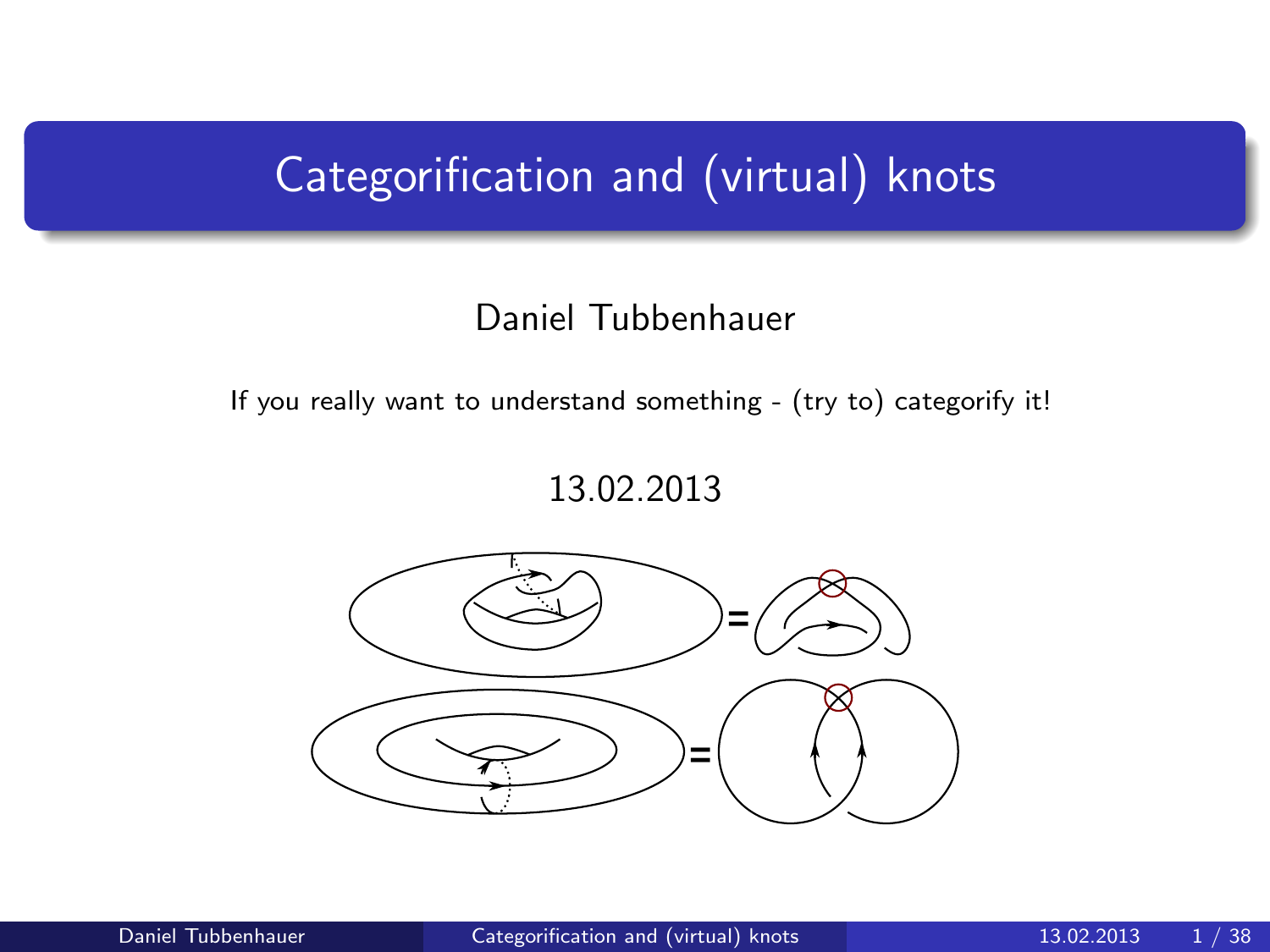### **[Categorification](#page-1-0)**

- [What is categorification?](#page-1-0)
- [Two examples](#page-3-0)
- [The ladder of categories](#page-9-0)

### 2 [What we want to categorify](#page-11-0)

- [Virtual knots and links](#page-11-0)
- [The virtual Jones polynomial](#page-16-0)
- $\bullet$  [The virtual](#page-19-0)  $\mathfrak{sl}_n$  polynomial

## [The categorification](#page-21-0)

- [The algebraic perspective](#page-21-0)
- [The categorical perspective](#page-26-0)
- <span id="page-1-0"></span>• [More to do!](#page-44-0)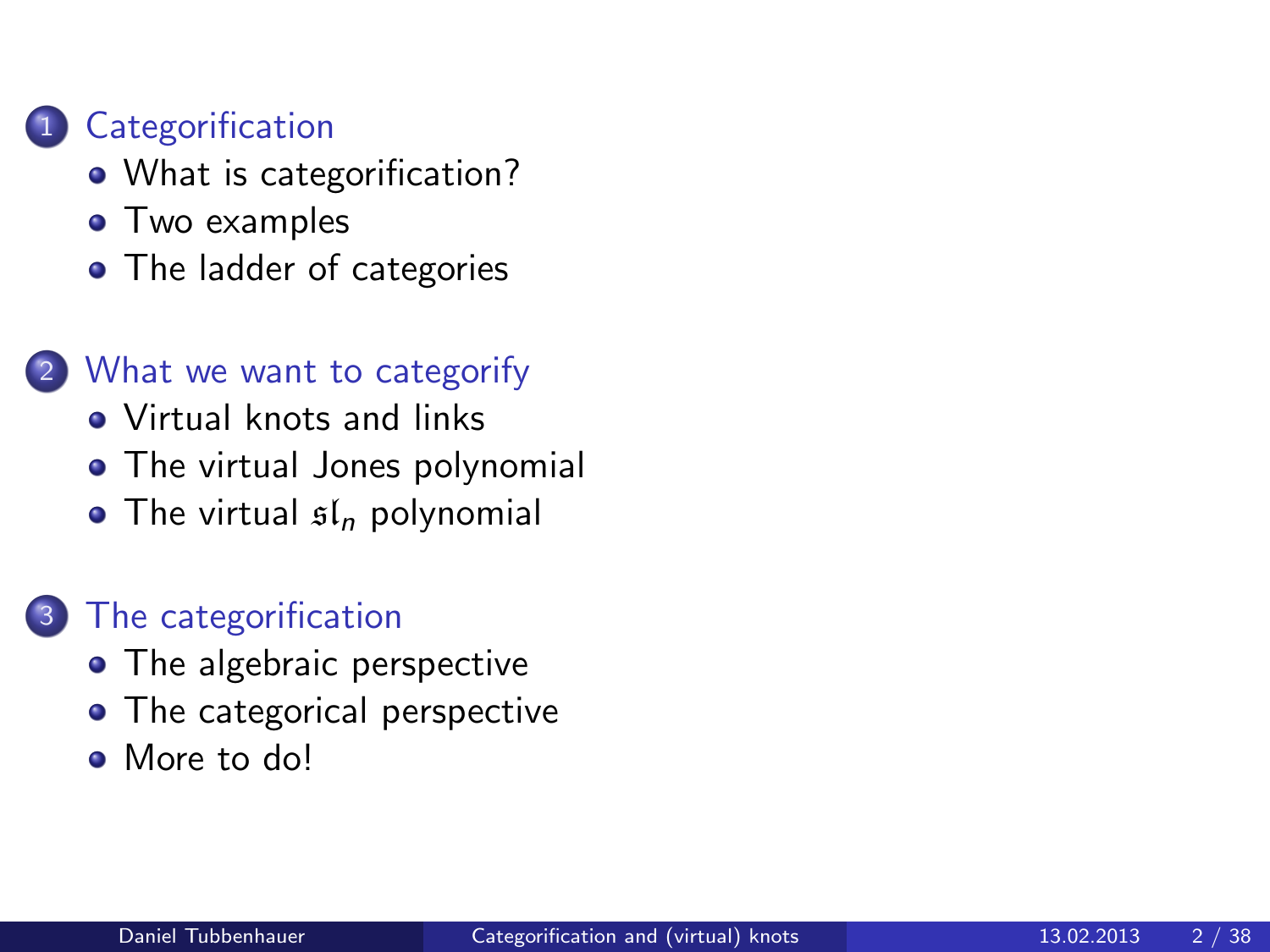Categorification is a scary word, but it refers to a very simple idea and is a huge business nowadays. If I had to explain the idea in one sentence, then I would choose

Some facts can be best explained using a categorical language.

Do you need more details?

Categorification can be easily explained by two basic examples - the categorification of the natural numbers through the category of finite sets **FinSet** and the categorification of the Betti numbers through homology groups.

Let us take a look on these two examples in more detail.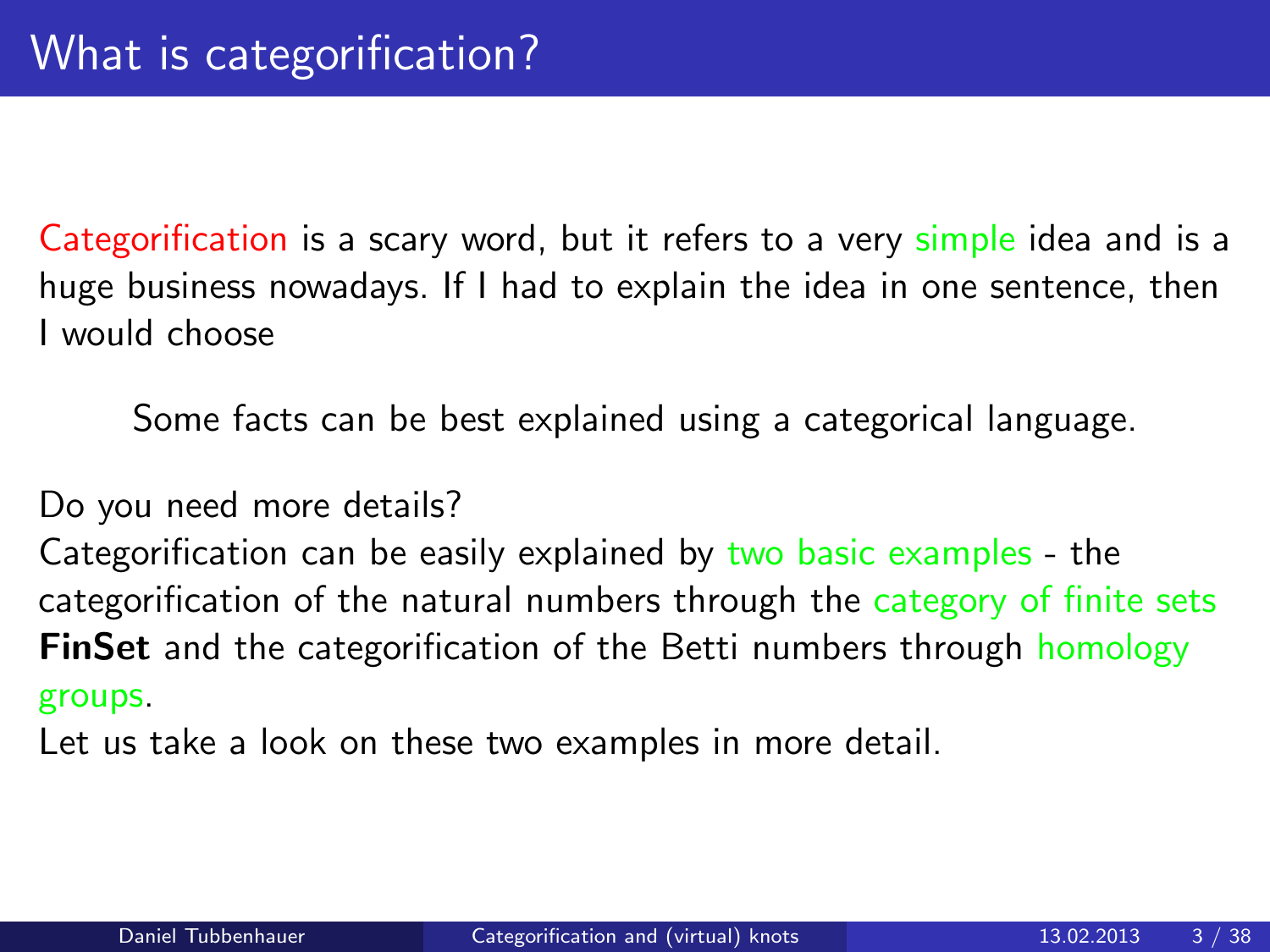Let us consider the category **FinSet** - objects are finite sets and morphisms are maps between these sets. The set of isomorphism classes of its objects are the natural numbers  $\mathbb N$  with 0.

This process is the inverse of categorification, called decategorification the spirit should always be that decategorification should be simple while categorification could be hard.

<span id="page-3-0"></span>We note the following observations.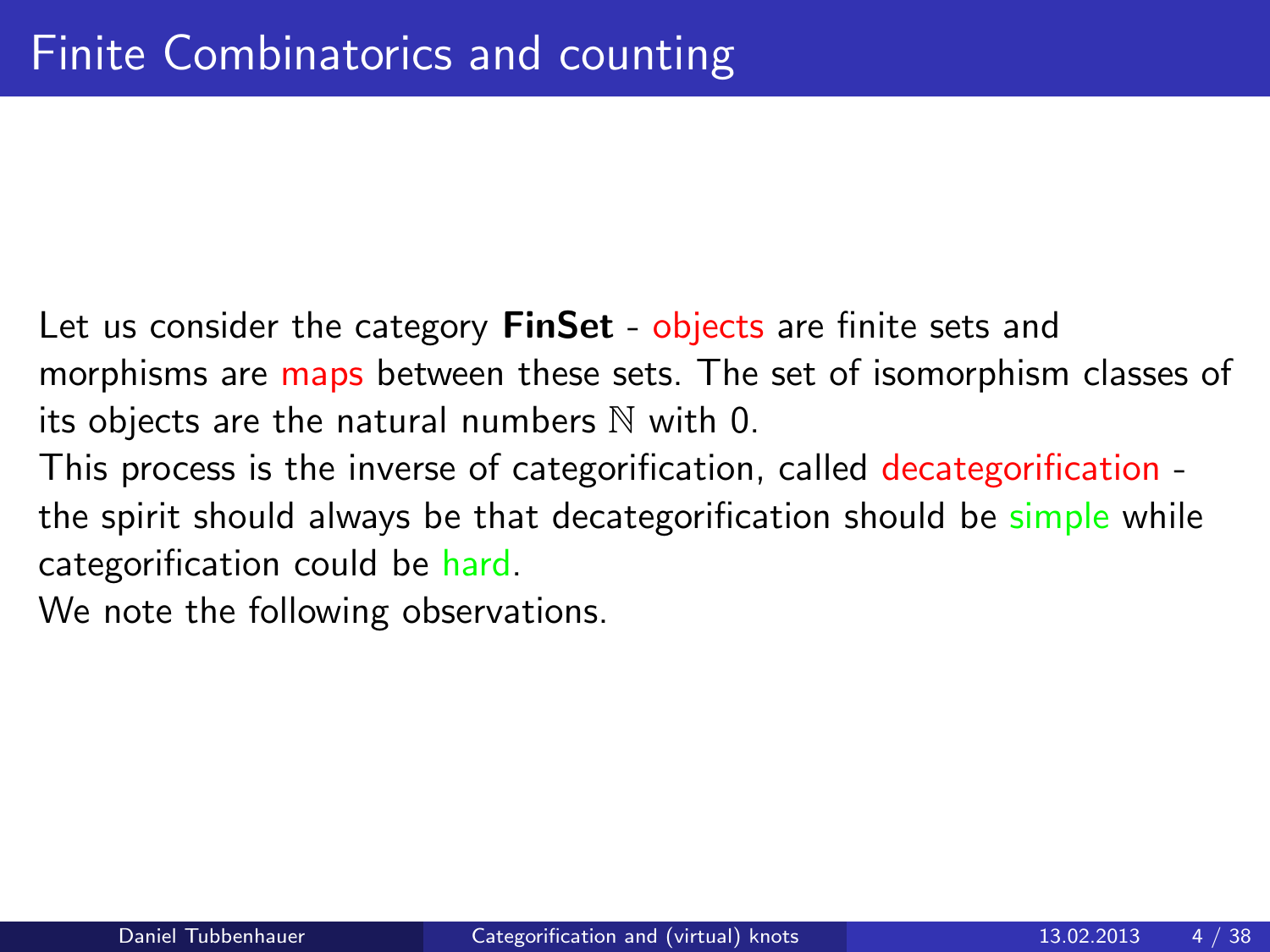- Much information is lost, i.e. we can only say that two objects are isomorphic instead of how they are isomorphic.
- The extra structure of the natural numbers (they form a so-called commutative ordered rig) is decoded in the category  $\mathsf{Fin}\mathsf{Set}$ , e.g:
	- The product and coproduct in FinSet are the Cartesian product and the disjoint union and we have  $|X \times Y| = |X| \cdot |Y|$  and  $|X \amalg Y| = |X| + |Y|$ , i.e. they categorify multiplication and addition.
	- The category has  $\emptyset$  and  $\{*\}$  as initial and terminal objects and we have  $X \amalg \emptyset \simeq X$  and  $X \times \{*\} \simeq X$ , i.e. we can even categorify the identities.
	- We have  $X \hookrightarrow Y$  iff  $|X| \leq |Y|$  and  $X \twoheadrightarrow Y$  iff  $|X| \geq |Y|$ , i.e. injections and surjections categorify the order relation.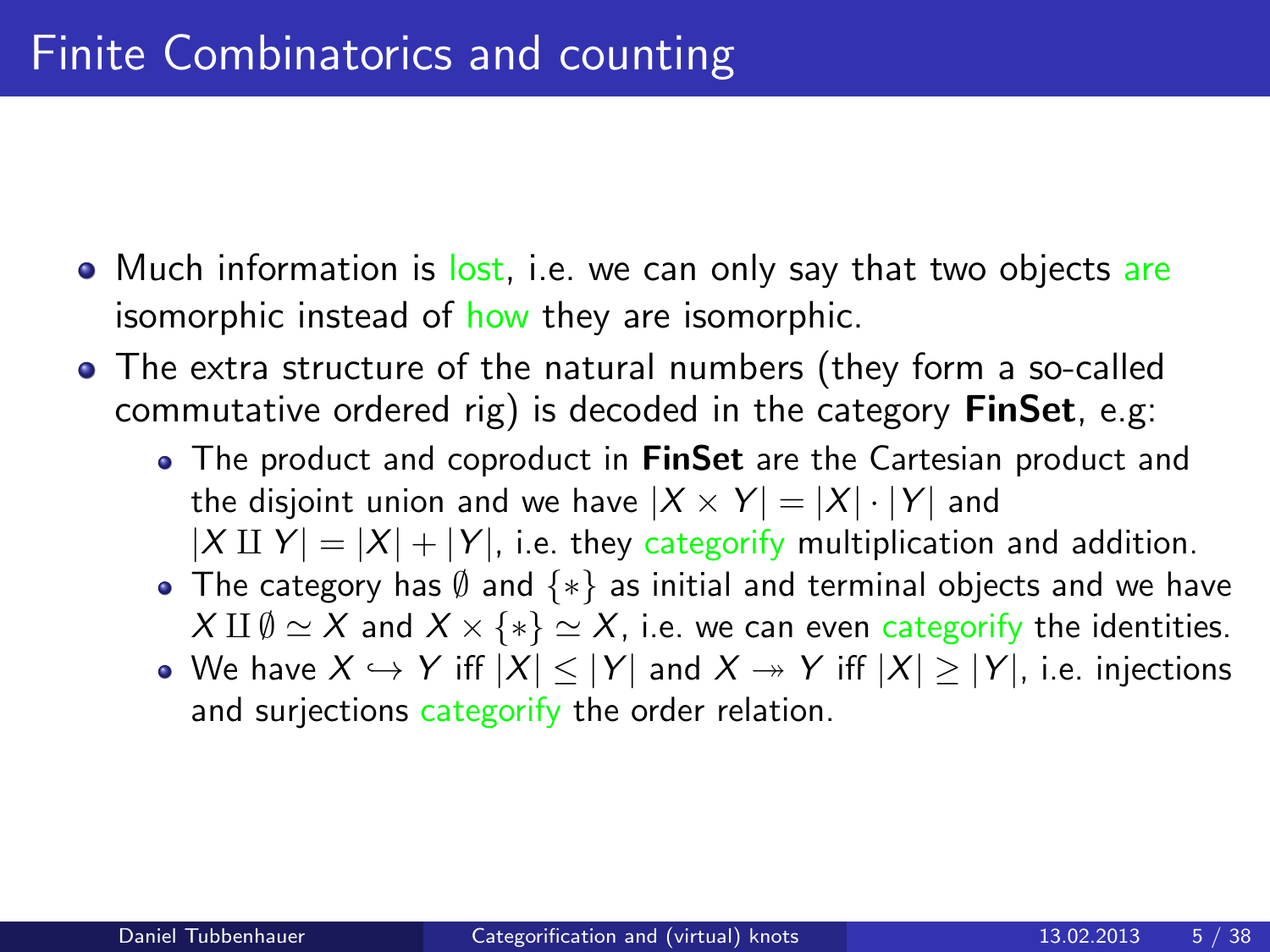One can write down the categorified statements of each of following properties. If you are really up for a challenge, show that all the isomorphisms are natural.

- Addition and multiplication are associative.
- Addition and multiplication are commutative.
- Multiplication distributes over addition.
- Addition and multiplication preserve order.

Hence, we can say the following.

### Theorem(Folklore)

Finite combinatorics, i.e. the category **FinSet** is a categorification of finite arithmetic, i.e. the commutative, ordered rig N.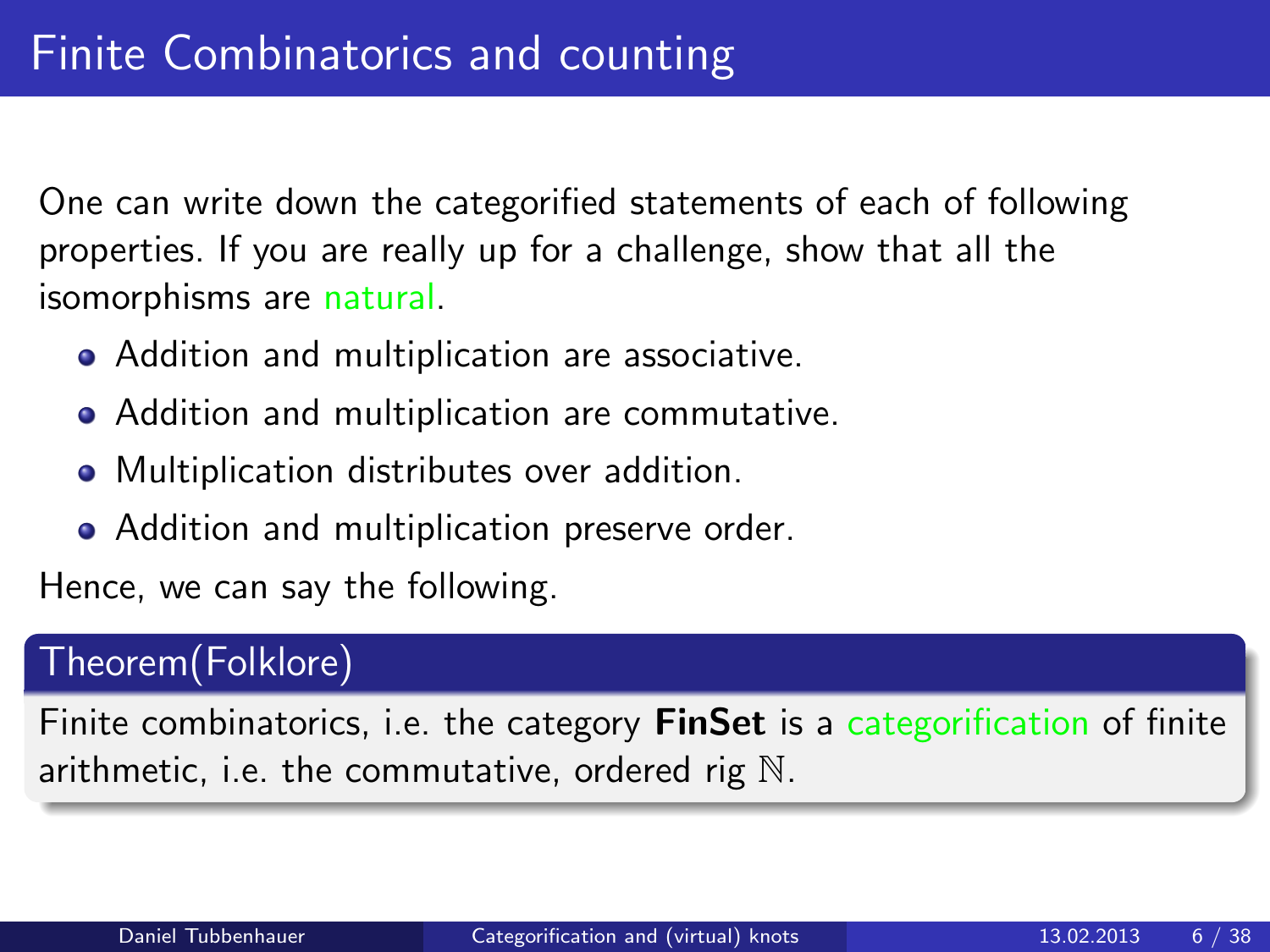## Theorem(Noether, Hopf, Mayer)

Let  $X$  be a reasonable finite-dimensional spaces. Then the homology groups  $H_k(X)$  are a categorification of the Betti numbers of X and the singular chain complex  $(C, d_i)$  is categorification of the Euler characteristic of  $X$ .

To be a little bit more precise, we give the category  $\mathcal C$  such that the isomorphism classes of objects  $DECAT(\mathcal{C})$  gives a functor decat:  $DECAT(\mathcal{C}) \rightarrow \mathcal{D}$ .

- In the first case take  $C = FinVec<sub>K</sub>$ , i.e. the category of finite dimensional vector spaces over a field K, and  $\mathcal{D} = \mathbb{N}$  and  $\text{decat}(V) = \text{dim }V$ .
- In the second case take  $C =$ FinChain, i.e. the category of finite chain complexes, and  $\mathcal{D} = \mathbb{Z}$  and  $\text{decat}(C) = \chi(C)$ .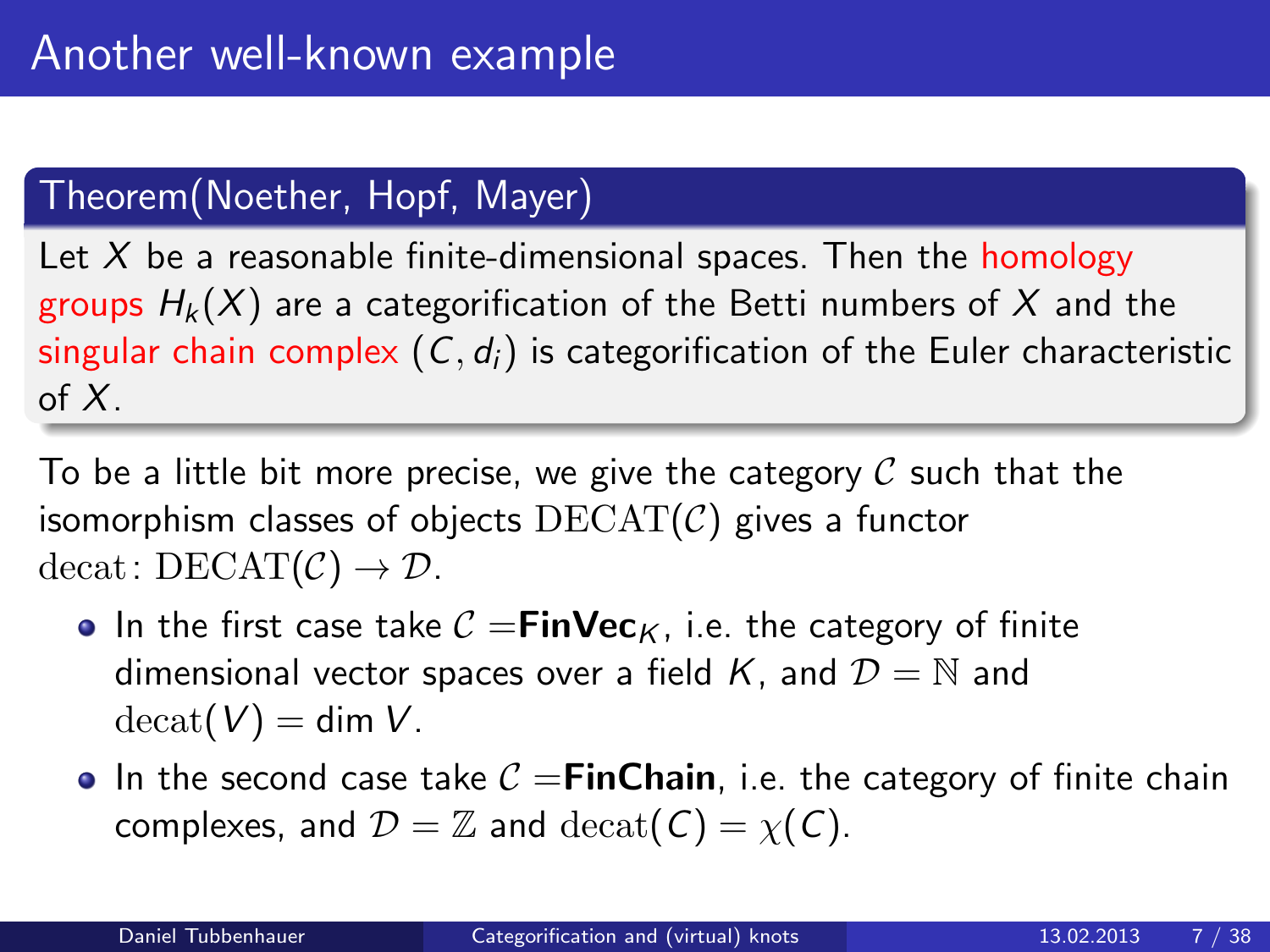Note the following common features of the two examples above.

- The natural numbers and the Betti numbers/Euler characteristic can be seen as parts of "bigger, richer" structures.
- In both categorifications it is very easy to decategorify.
- Both notions are not obvious, e.g. the first notion of "Betti numbers" was in the year 1857 (B. Riemann) and the first notion of "homology groups" was in the year 1925.
- Note that the two categories  $C =$ FinSet and  $C =$ FinVec<sub>K</sub> can be seen as a categorification of the natural numbers, i.e. categorification is not unique. We will use the second today since it can be naturally extended to  $C = FinChain$  and can be seen as a categorification of the integers  $\mathbb Z$ .

Of course, there exit more "fancier" examples of categorification.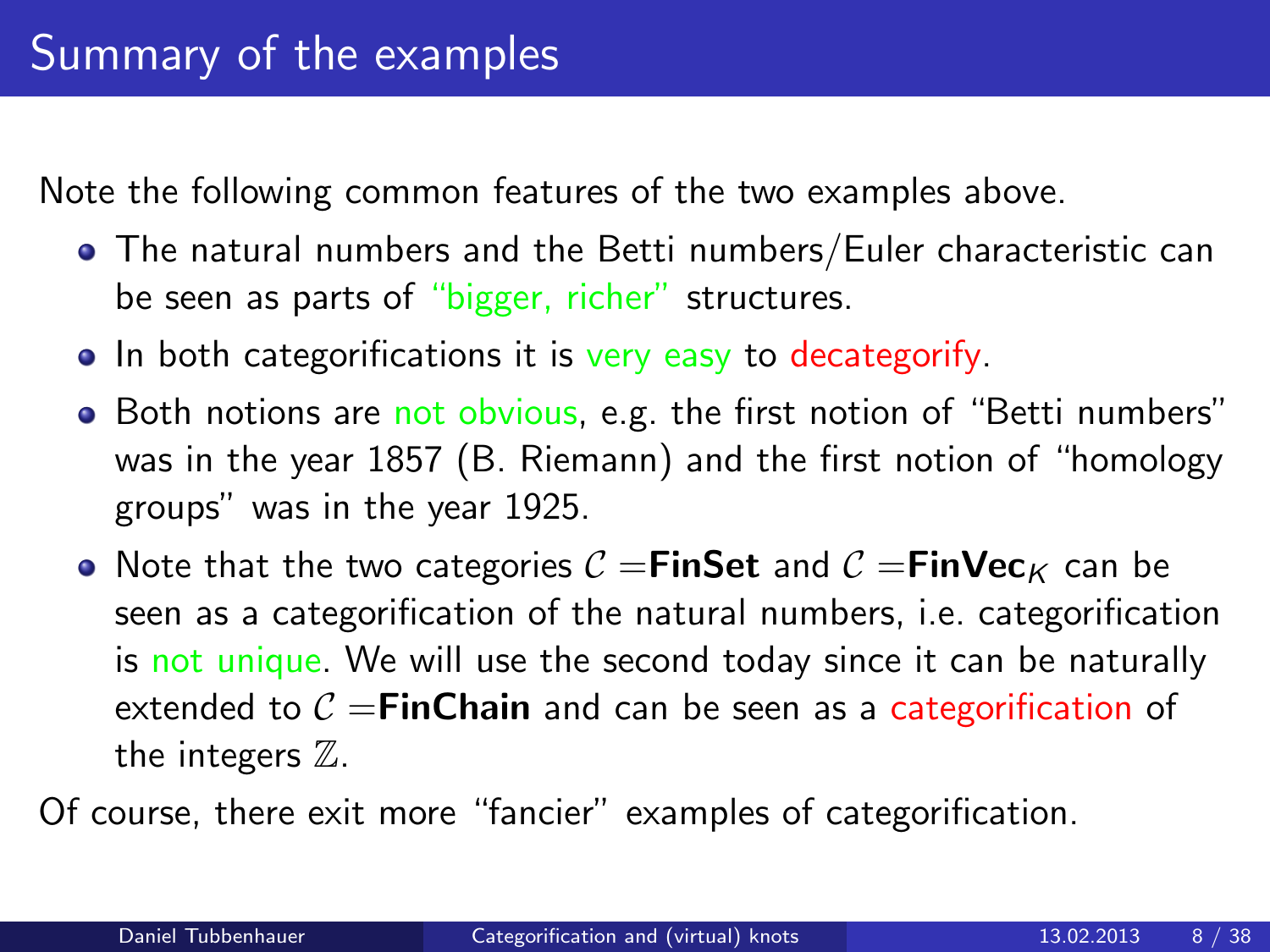### The idea of categorification can be summarised in the following table.

| Set based mathematics       | Categorification                      |  |  |
|-----------------------------|---------------------------------------|--|--|
| <b>Elements</b>             | Objects                               |  |  |
| Equations between elements  | Isomorphisms between objects          |  |  |
| <b>Sets</b>                 | Categories                            |  |  |
| <b>Functions</b>            | <b>Functors</b>                       |  |  |
| Equations between functions | Natural isomorphisms between functors |  |  |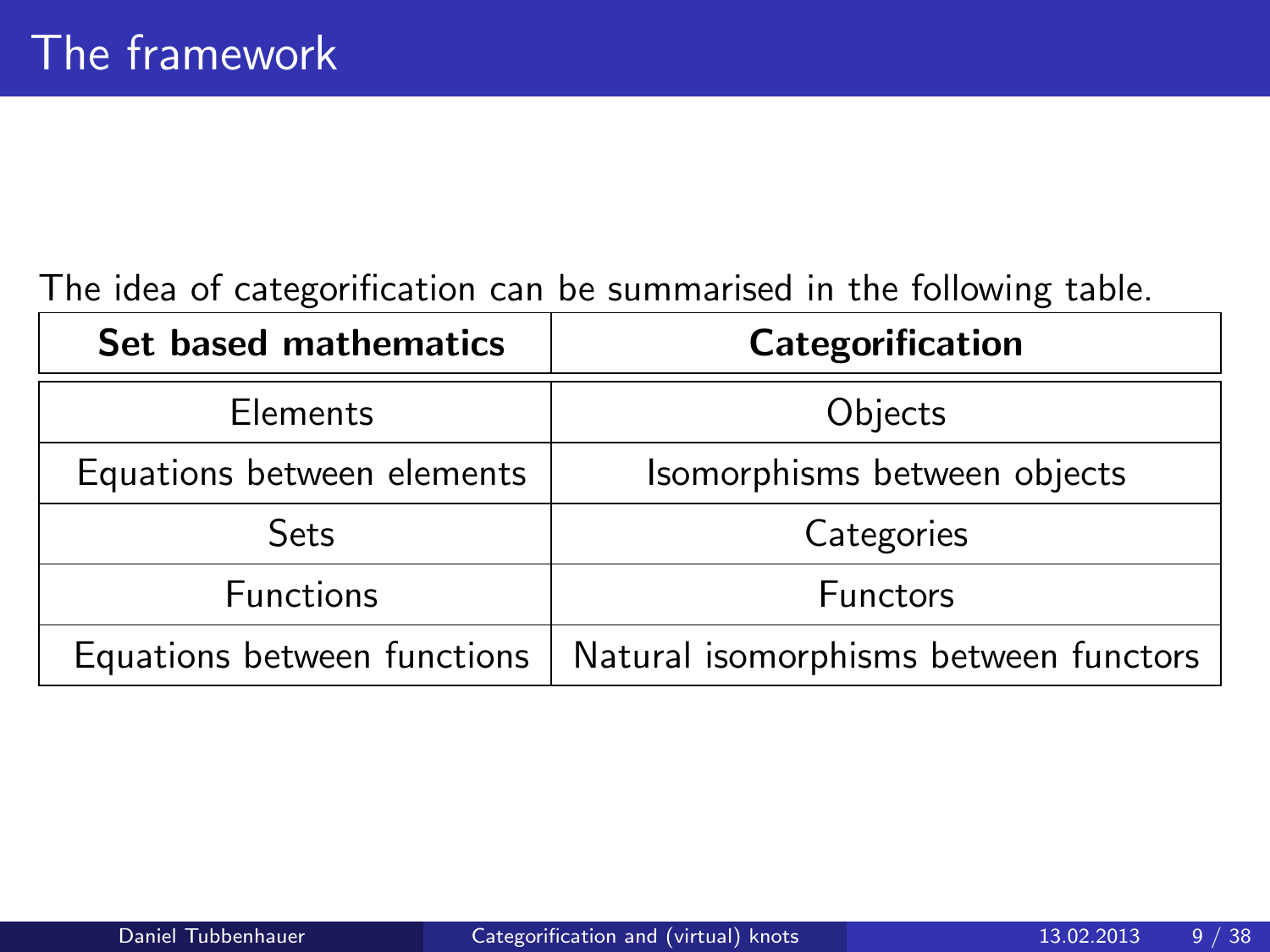## The ladder of categories

<span id="page-9-0"></span>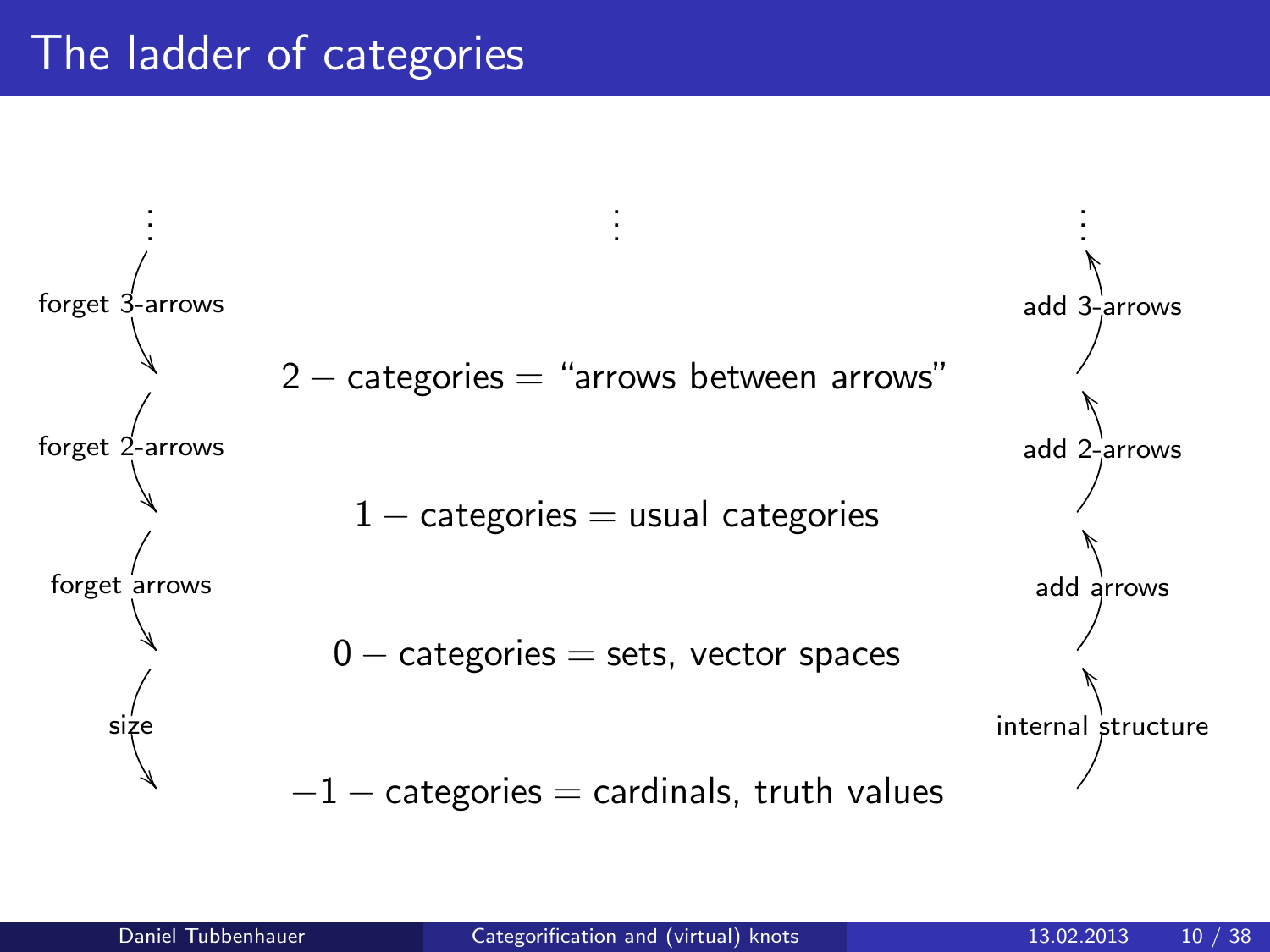If you live in a two-dimensional world, then it is easy to imagine a one-dimensional world, but hard to imagine a three-dimensional world!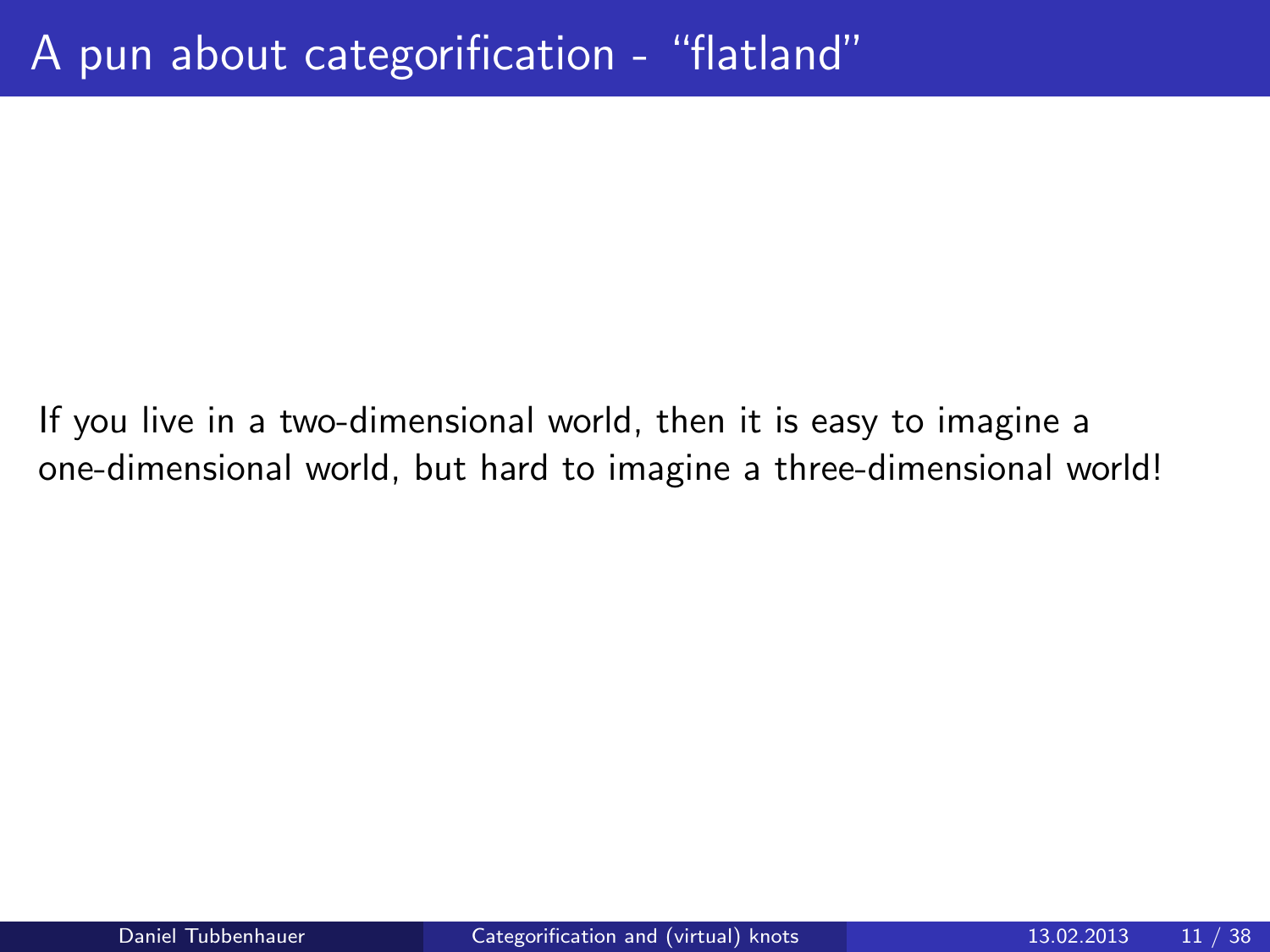#### Definition

A virtual knot or link diagram  $L<sub>D</sub>$  is a four-valent graph embedded in the plane. Moreover, every vertex is marked with an overcrossing, an undercrossing or a virtual crossing.

<span id="page-11-0"></span>We call such a diagram without over- and undercrossings classical. An oriented virtual knot or link diagram is defined in the obvious way. A virtual knot or link L is an equivalence class of virtual knot or link diagrams modulo the so-called generalised Reidemeister moves. An oriented virtual knot or link is defined in the obvious way.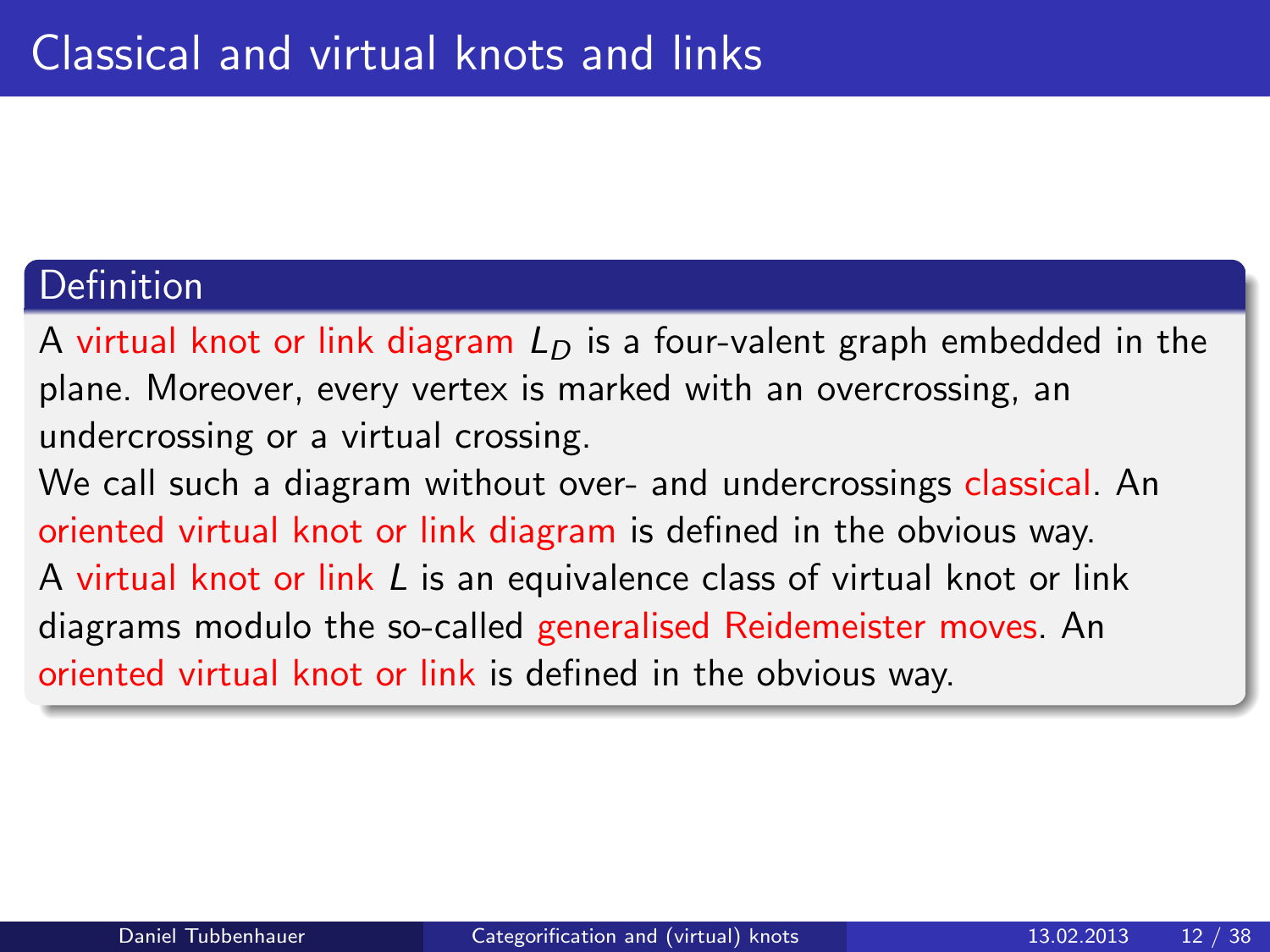#### Generalised Reidemeister moves

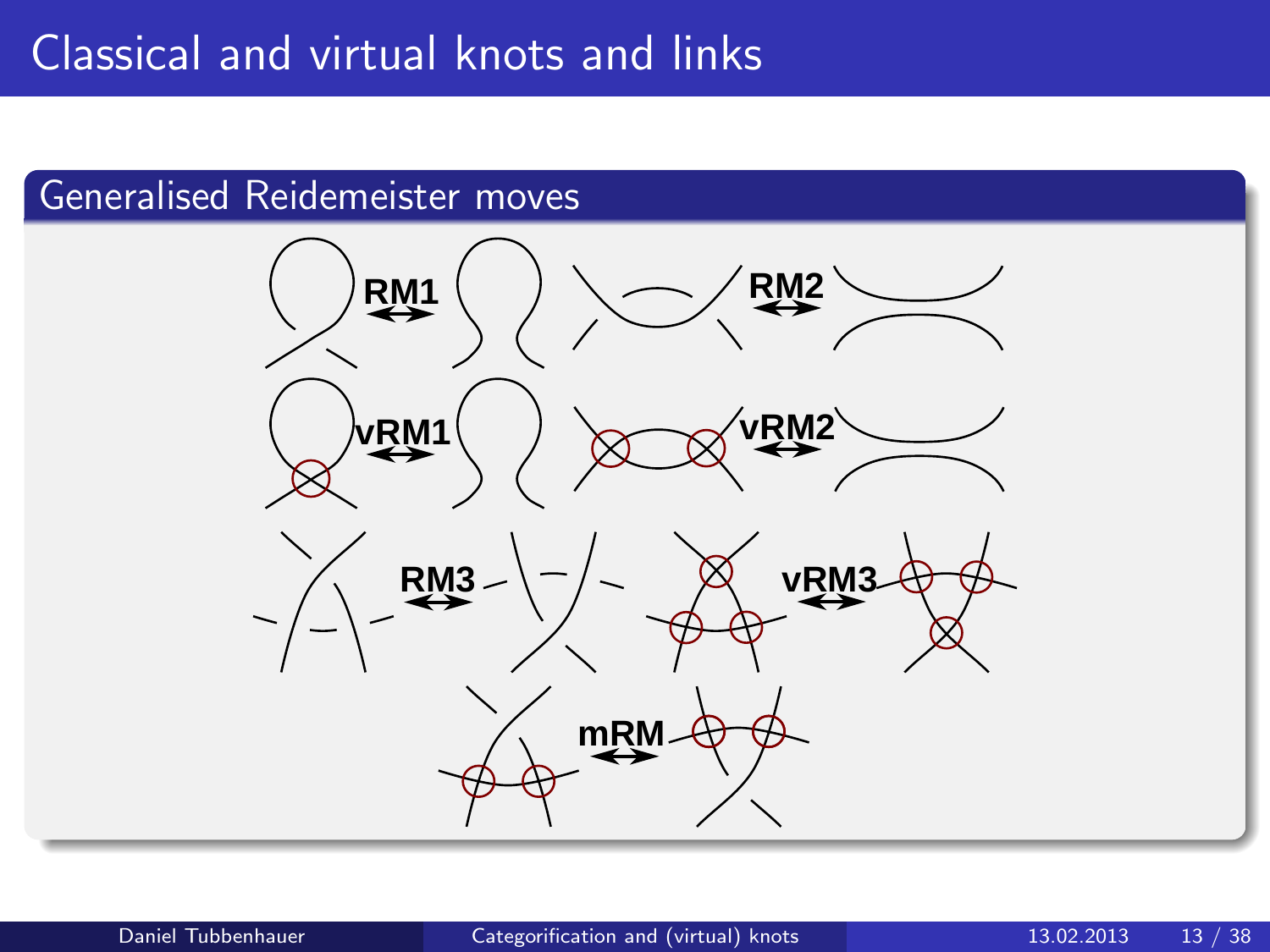## Classical and virtual knots and links



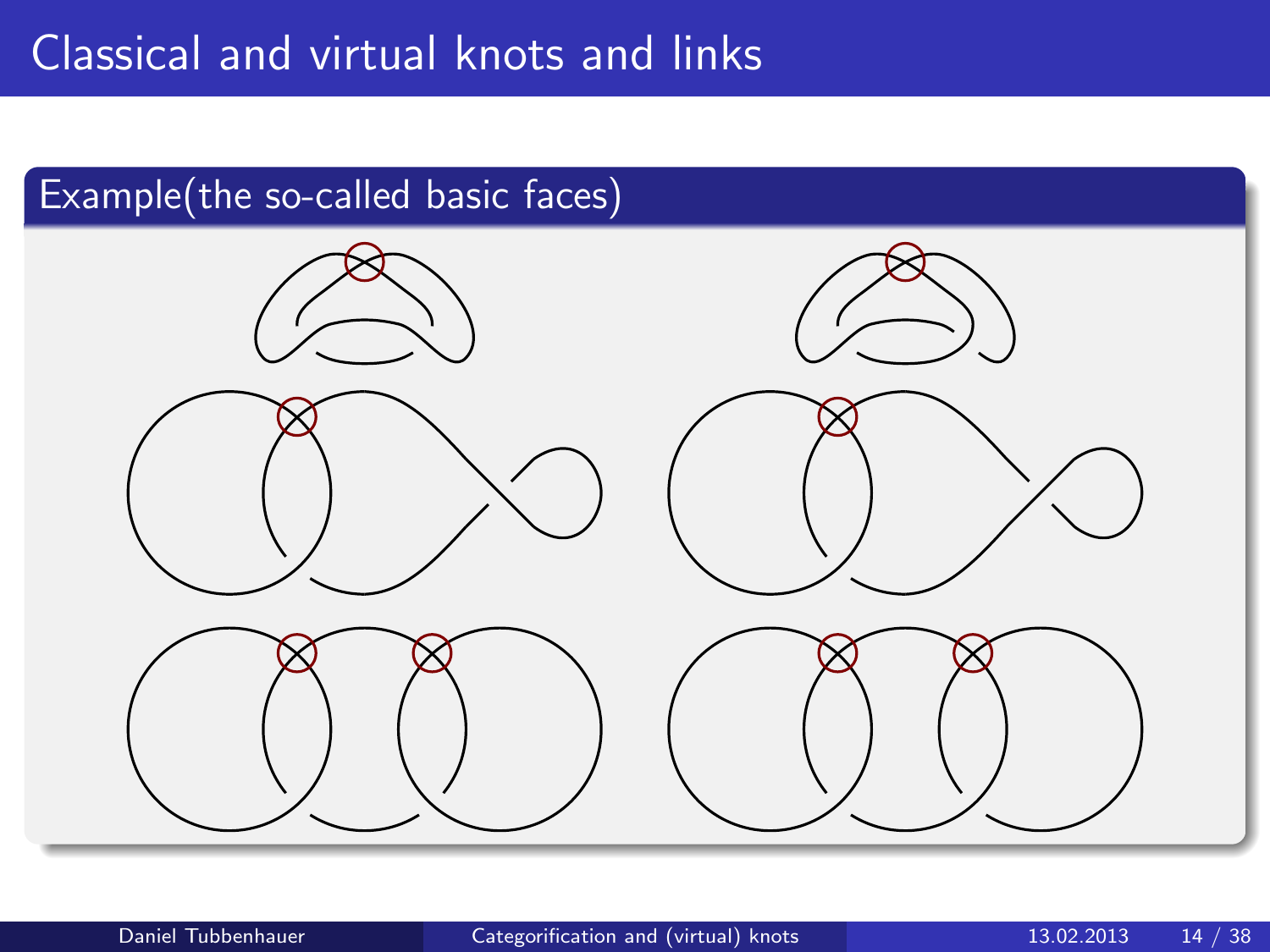## Theorem(Kauffman, Kuperberg)

Let  $\Sigma_g$  denote a surfaces with genus g. Virtual knots and links are a combinatorial description of copies of  $S^1$  embedded in  $\Sigma_g \times [0,1]$ . Two such links are equivalent iff there projections to  $\Sigma_g$  are stable equivalent, i.e. up to homeomorphisms of surfaces, adding/removing "unimportant" handles and classical Reidemeister moves and isotopies of the projections.

### Example(virtual trefoil and virtual Hopf link)

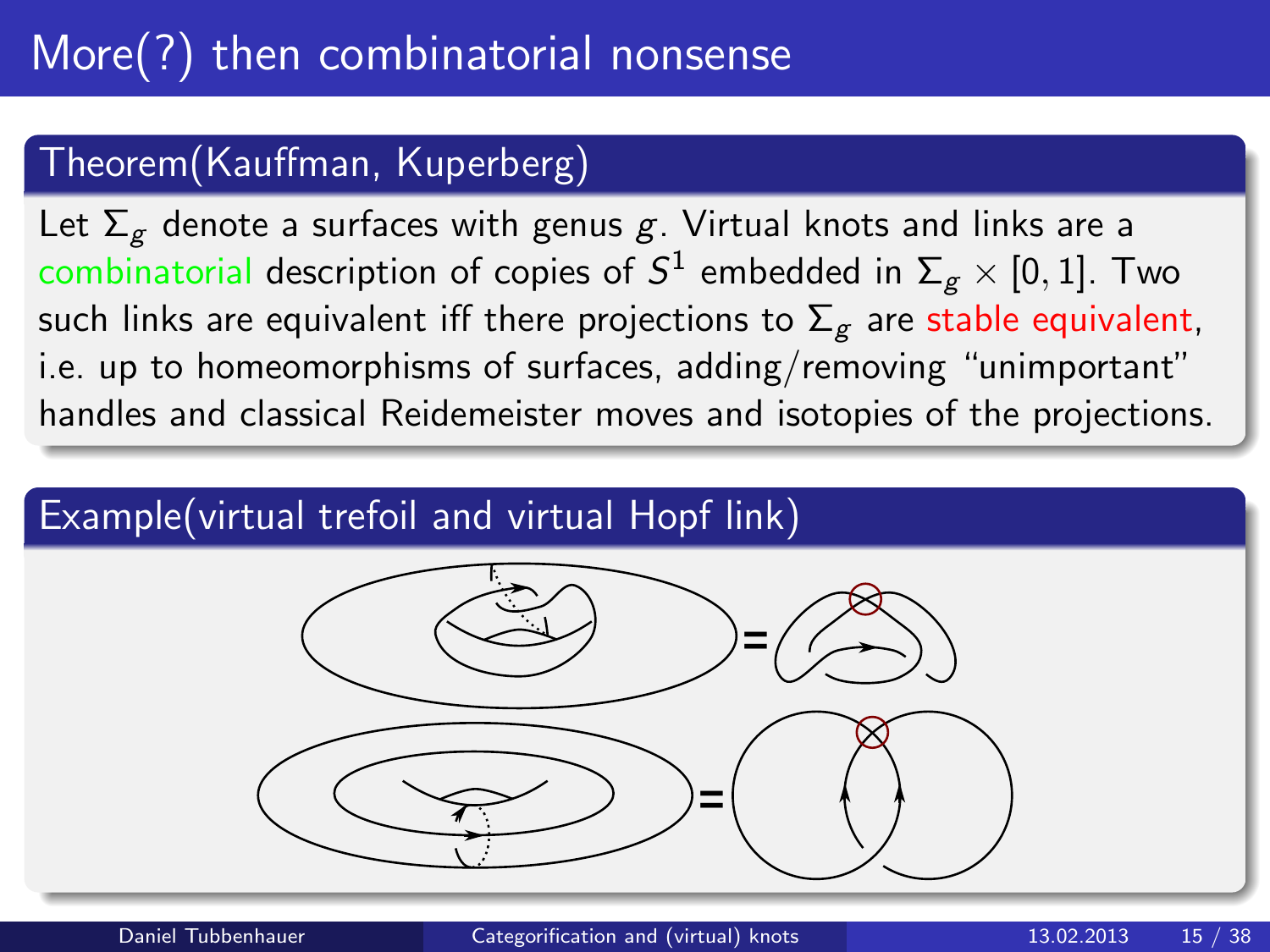The obvious question is, given two virtual link diagrams  $L_D, L_D^\prime$ , if they are equivalent or not. Since the combinatorial complexity of virtual links is much higher then for classical links, every invariant is helpful. Not much is known at the moment.

There are much more virtual links then classical links:

|           | $n=4$ | $n = 5$ | $n=6$ |
|-----------|-------|---------|-------|
| classical |       |         |       |
| virtual   | 109   | 2448    |       |

The number of different knots with *n* crossings.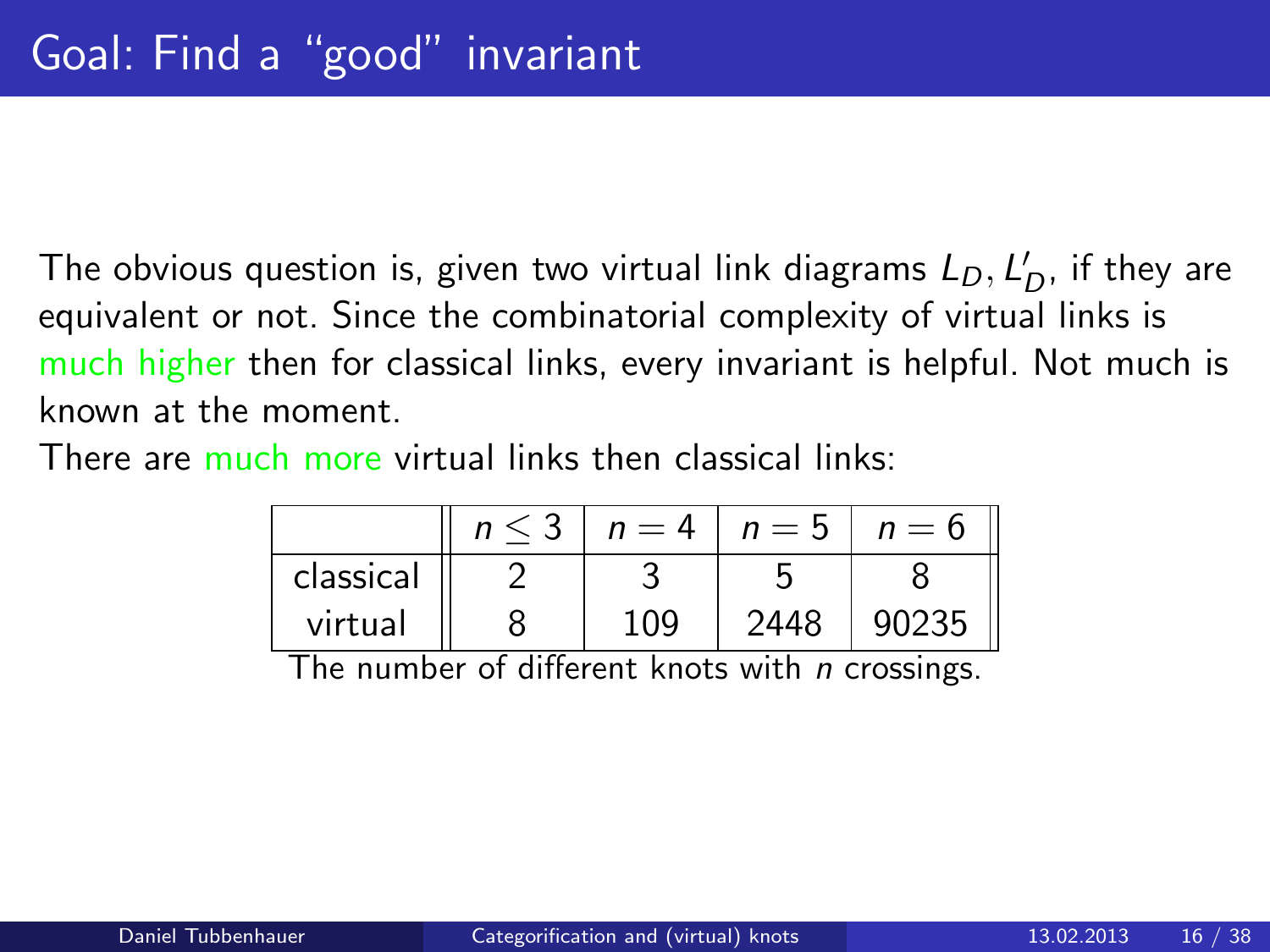In the mid eighties V. Jones found an amazing invariant of classical knots and links, the so-called Jones polynomial. V. Jones original description came from the study of von-Neumann algebras.

The Jones polynomial is simple, strong and connects to different branches of mathematics and physics, e.g. N. Reshetikhin, V. Turaev (and others) found a connection, using R. Kirby's calculus, to representation theory of the quantum group  $U_q(\mathfrak{sl}_2)$  and invariants of 3-manifolds and E. Witten (and others) found a connection to quantum physics and L. Kauffman found a relation to the Tutte-polynomial.

<span id="page-16-0"></span>We give a combinatorial exposition of the (virtual) Jones polynomial found by L. Kauffman.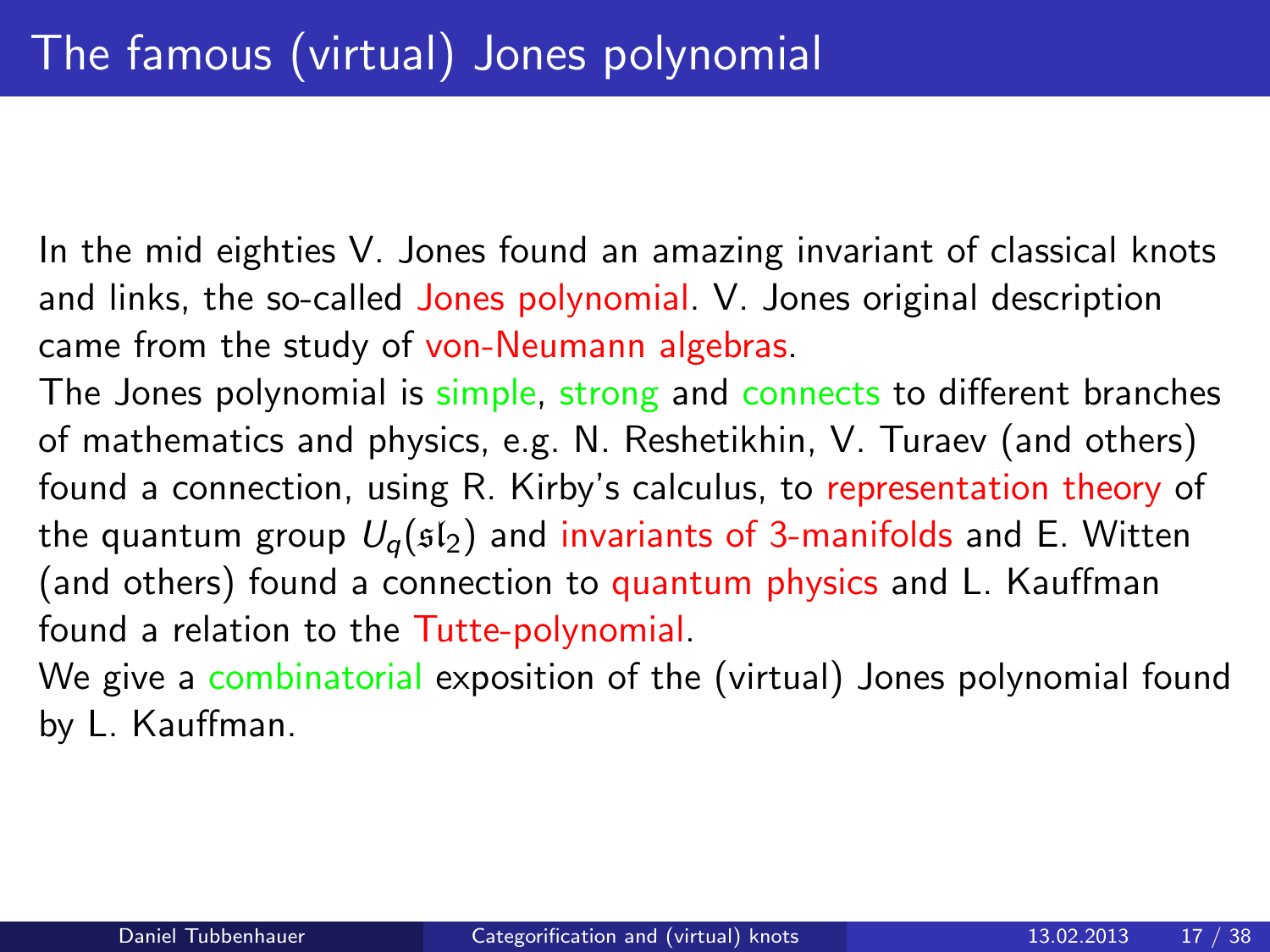Let  $L<sub>D</sub>$  be an oriented link diagram. The bracket polynomial  $\langle L_D \rangle \in \mathbb Q[q, q^{-1}]$  can be recursively computed by the rules:

- $\langle \emptyset \rangle = 1$  (normalisation).
- $\langle \rangle \langle \rangle = \langle \rangle \langle \rangle q \langle \rangle \rangle$  (recursion step 1).
- $\langle$ Unknot II  $L_D \rangle = (q + q^{-1}) \langle L_D \rangle$  (recursion step 2).

The Kauffman polynomial is  $K(L_D)=(-1)^{n_-}\hspace{0.1em} q^{n_+-2n_-}\langle L_D\rangle$ , with  $n_{+}$  =number  $\times$  and  $n_{-}$  =number of  $\times$ ).

### Theorem(Kauffman)

The Kauffman polynomial  $K(L)$  is an invariant of virtual links and  $K(L) = \hat{J}(K)$ , where  $\hat{J}(K)$  denotes the unnormalised Jones polynomial.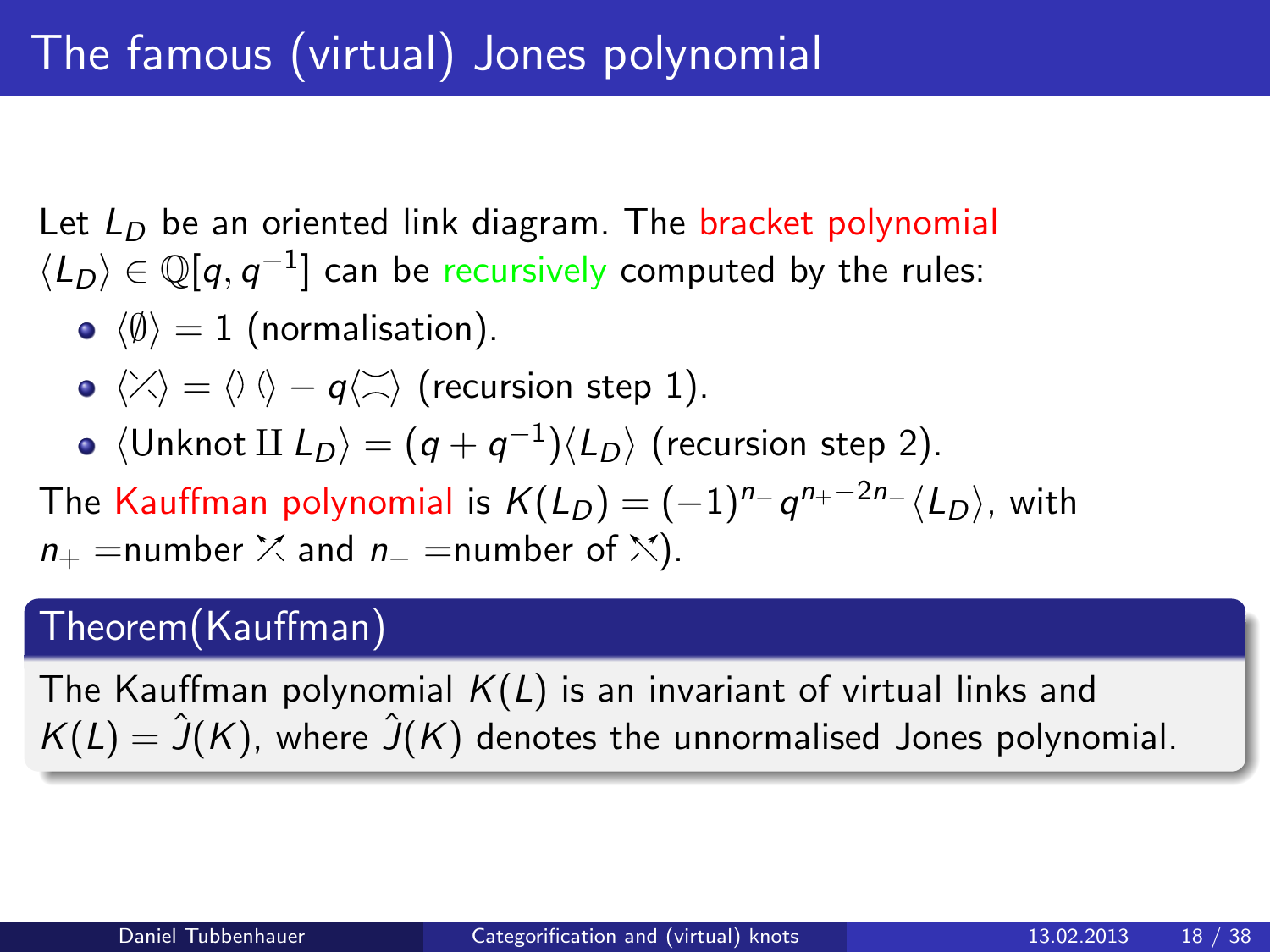

The Jones polynomial for the virtual trefoil  $T$  can be computed easily from the cube shape. The 00 component gives  $(q+q^{-1})^2$ , 01 and 10 give  $-q(q+q^{-1})$  and the 11 gives  $q^2(q+q^{-1})$ . Hence, the normalised Kauffman polynomial yields  $K(T)=q+1-q^{-2}.$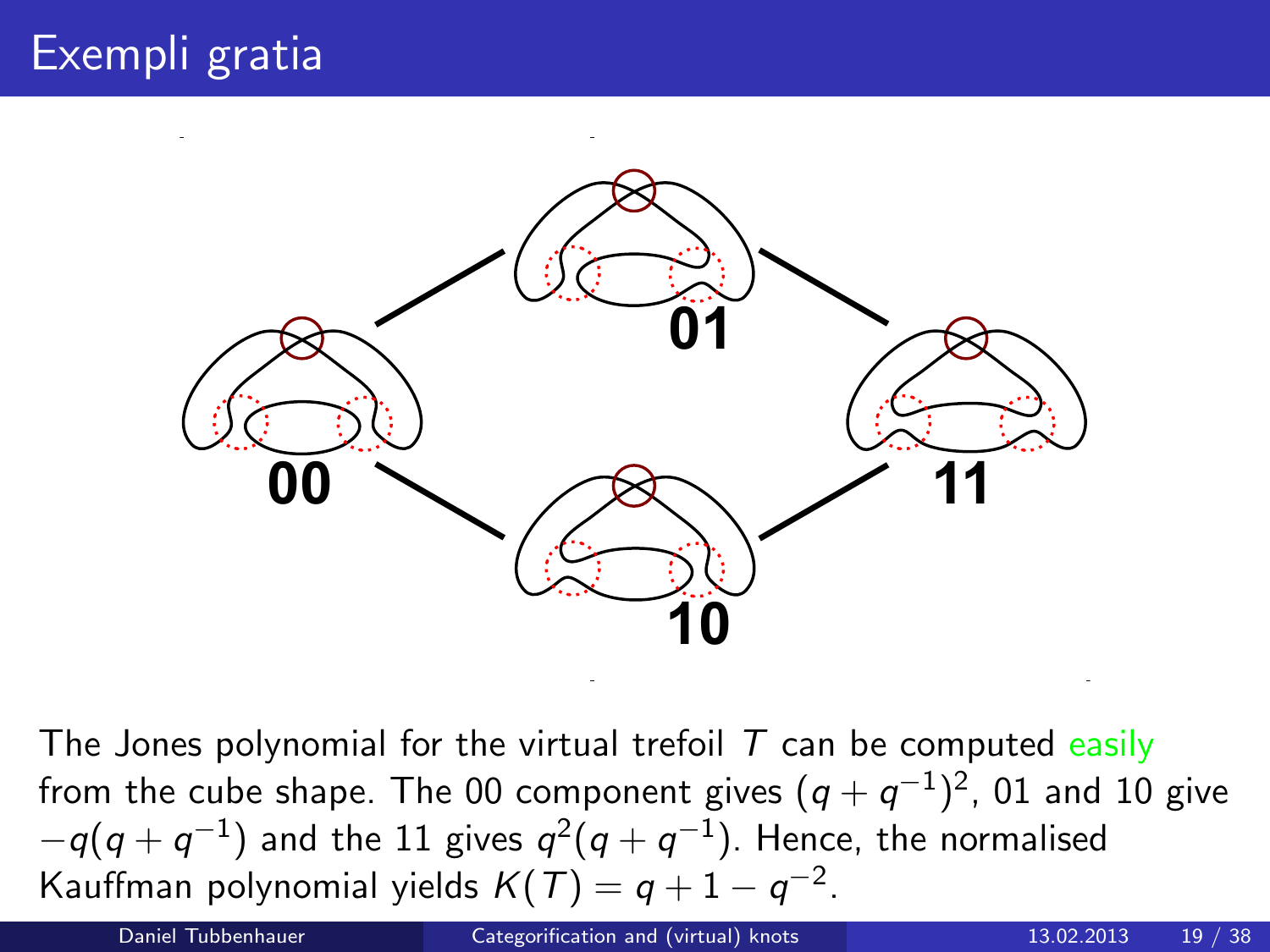Indeed, the (virtual) Jones polynomial is related to the quantum group  $U_q$ ( $sI_2$ ). The same principle can also be done for the quantum group  $U_q(\mathfrak{sl}_n)$ , but the relations change to the so-called Skein relations. To be precise, we denote by  $P_n(L_D)$  the n-th normalised HOMFLY polynomial.

• 
$$
P_n(\mathbb{X}) = q^{n-1} P_n(\mathcal{X}) - q^n P_n(\mathbb{X})
$$
 and  
\n $P_n(\mathbb{X}) = q^{1-n} P_n(\mathcal{X}) - q^{-n} P_n(\mathbb{X})$  (local rules).

• Some relations to evaluate crossing-free trivalent graphs (we do not need them today).

Note that only in the case  $n = 2$  one can simplify the Skein relations as shown before, i.e. avoiding trivalent vertices.

<span id="page-19-0"></span>The relation of knot polynomials and representation of quantum groups is very deep and rich and is not restricted to  $\mathfrak{sl}_n$ .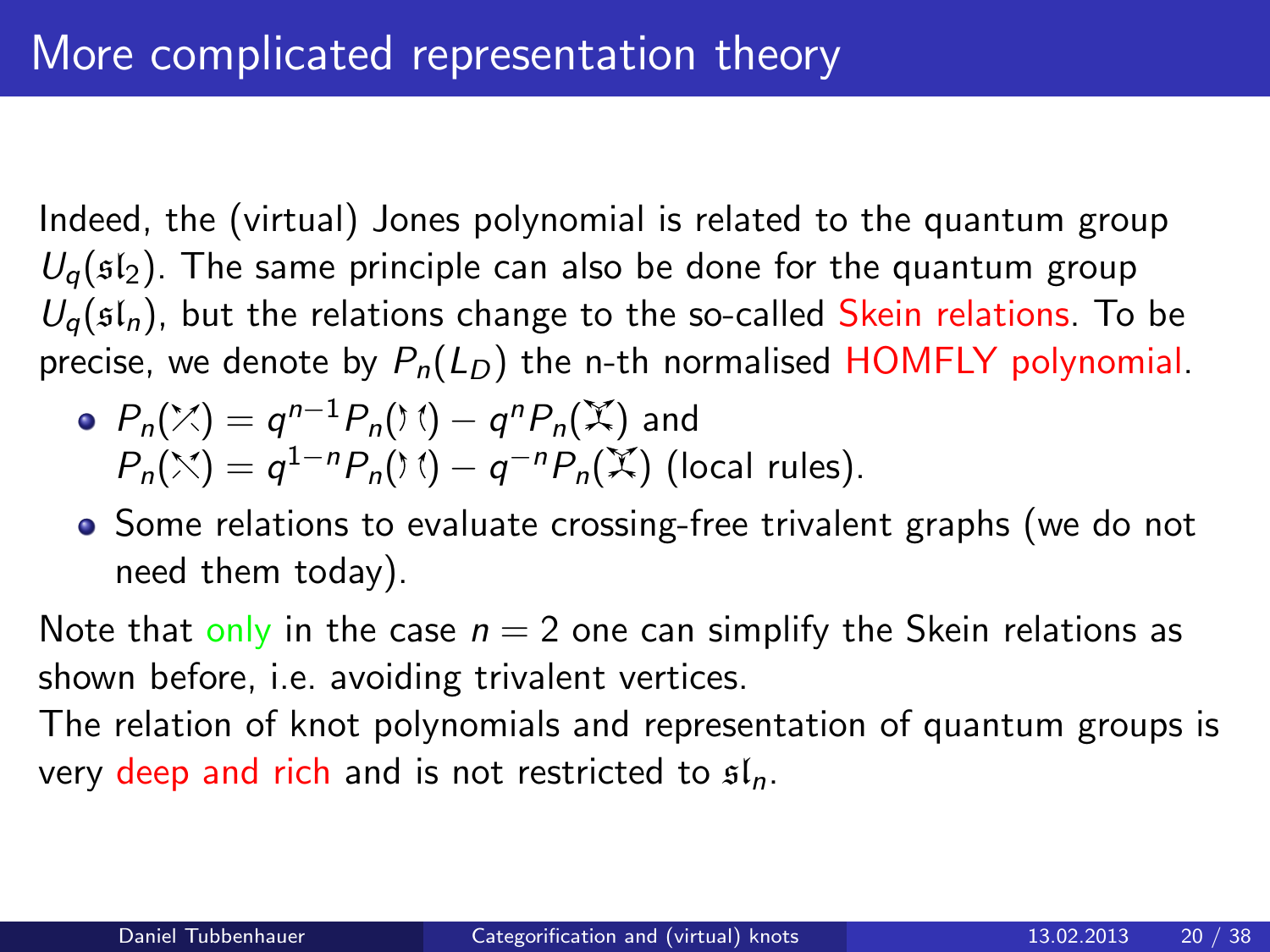### Let's categorify everything!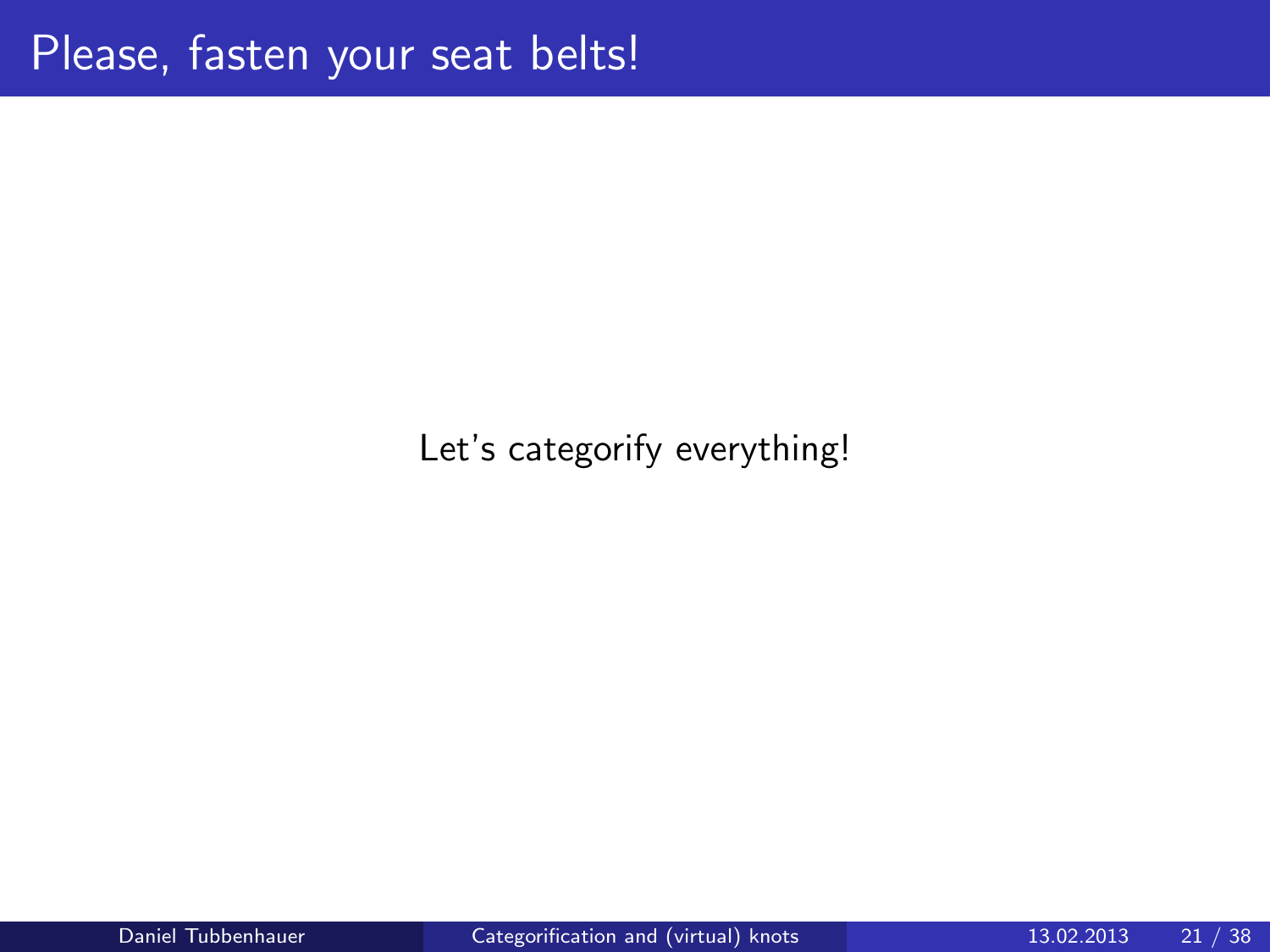We want to categorify a polynomial in  $\mathbb{Z}[q,q^{-1}]$ , i.e. what every the decategorification functor  $\text{decat}(\cdot)$  turns out to be, it should give us a polynomial in  $\mathbb{Z}[q,q^{-1}]$ . Note the following.

 $\bullet$  For polynomials with coefficients in  $\mathbb N$  we can use an enriched version of the categorification of the Betti numbers, i.e. we take  $\mathcal{C} =$ **grFinVec**<sub>K</sub>, i.e. the category of finite dimensional, graded vector spaces, and

<span id="page-21-0"></span>
$$
\operatorname{decat}(V = \bigoplus_{i \in \mathbb{Z}} V_i) = \operatorname{grdim} V = \sum_{i \in \mathbb{Z}} q^i \operatorname{dim} V_i.
$$

If the coefficients are in  $\mathbb{Z}$ , then we can use an enriched version of the categorification of the Euler characteristic, i.e. we take  $\mathcal{C} =$ **grFinChain**, i.e. the category of finite, graded chain complexes and decat( $C$ ) =  $\chi_q(C)$ .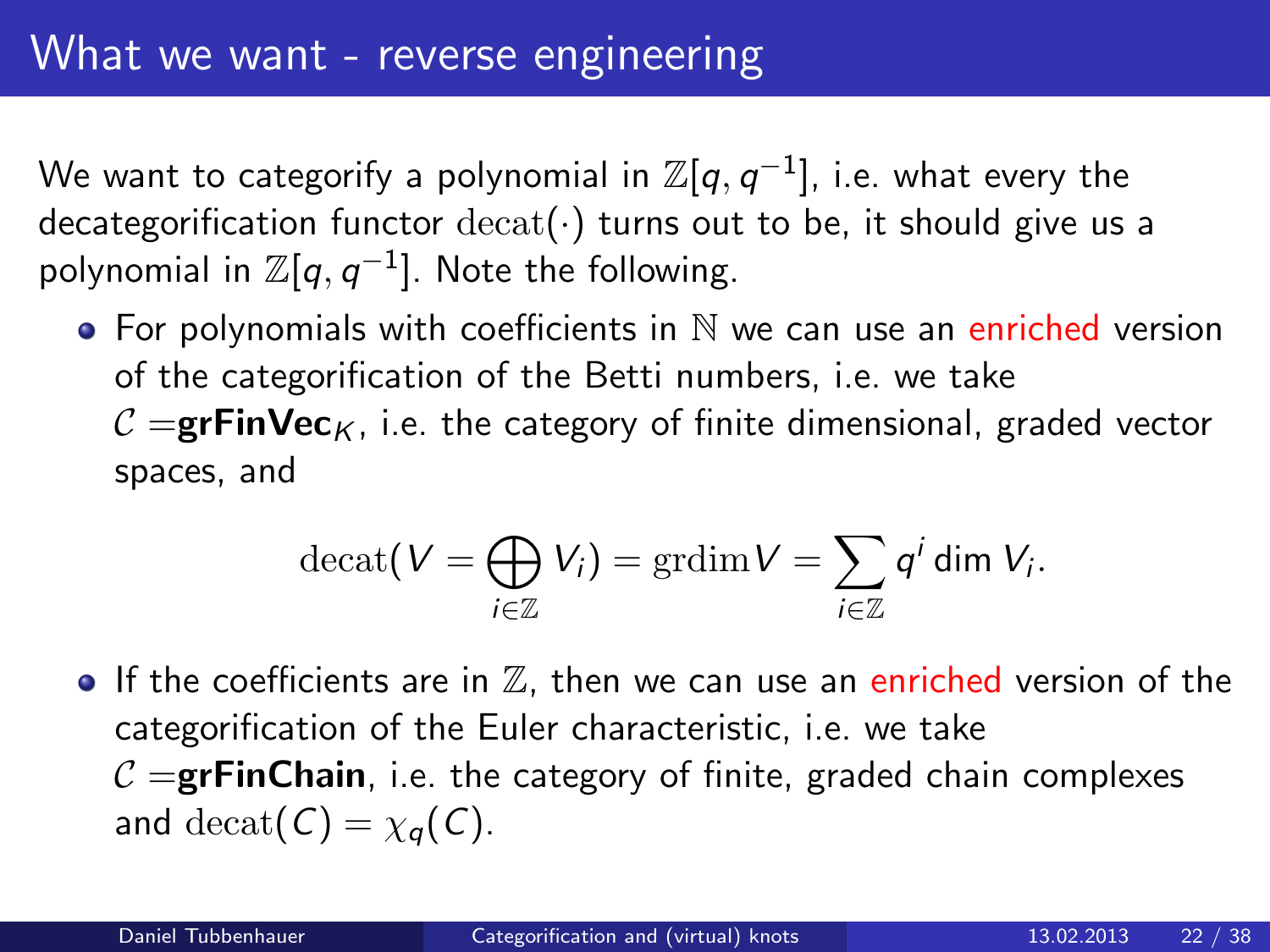Let us take a look at the decategorified skein relations. The first one is just a normalisation, so we start with the last one, i.e.

$$
\langle \text{Unknown II } L_D \rangle = (q + q^{-1}) \langle L_D \rangle.
$$

So, for any classical crossing-free diagram of of an unknot  $\bigcap$  we assign the graded vector space  $A={\mathbb Q}[X]/(X^2=0)$  with  $\deg 1=1, \deg X=-1.$ In the same vain, we assign to *n*-copies of  $\bigcirc$  the space  $\bigotimes_n A$ . The first one, i.e the relation

$$
\langle \mathcal{X} \rangle = \langle \mathcal{Y} \rangle - q \langle \mathcal{Z} \rangle
$$

can be seen as a degree shift  $A\{t\}$  that depends on the homology degree t.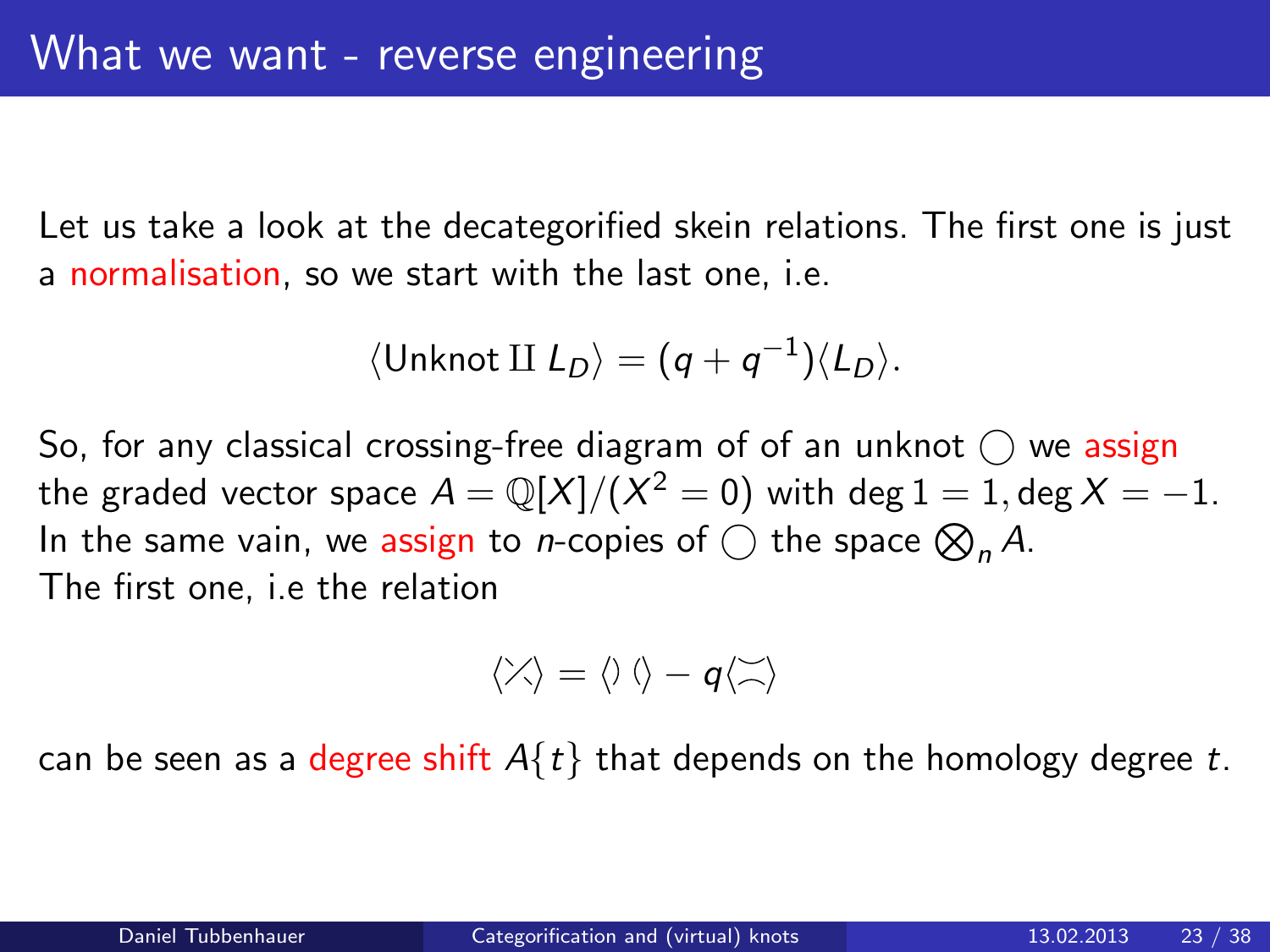

We read now  $A \otimes A$  for the first,  $A\{1\} \oplus A\{1\}$  for the second and  $A\{2\}$  for the last component.

Hence, to turn this into a graded chain complex only the differential are missing.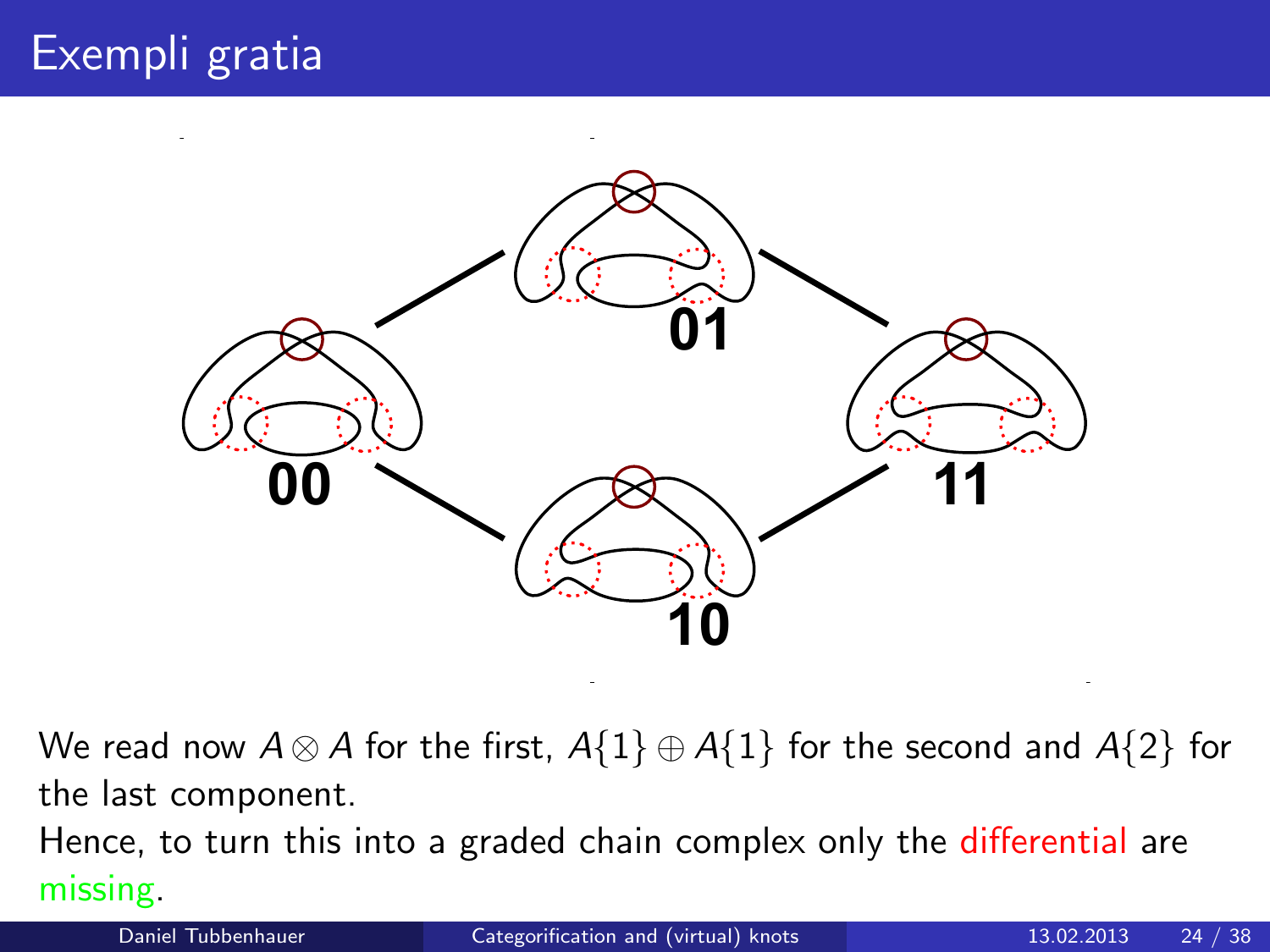Let us see, what kind of maps we expect. There are three different types.

For a crossing of the form  $\otimes$  0  $\hookrightarrow$  we need a multiplication  $m: A \otimes A \rightarrow A$ . We set

$$
m(1\otimes 1)=1, m(1\otimes X)=X=m(X\otimes 1) \text{ and } m(X\otimes X)=0.
$$

For a crossing of the form  $\bigtriangledown$  <sup>:</sup>  $\bigtriangledown$  <sup>→</sup>  $\bigcirc$  we need a comultiplication  $\Delta: A \rightarrow A \otimes A$ . We set

 $\Delta(1) = 1 \otimes X + X \otimes 1$  and  $\Delta(X) = X \otimes X$ .

For a crossing of the form  $\left(\bigtimes\right): \left(\bigtimes\right) \to \left(\bigtimes\right)$  we need a map  $\theta \colon A \to A.$  We set  $\theta = 0$ .

Note that all the maps shift the degree by  $-1$ . Hence, that is exactly what we need to get a graded chain complex at the end.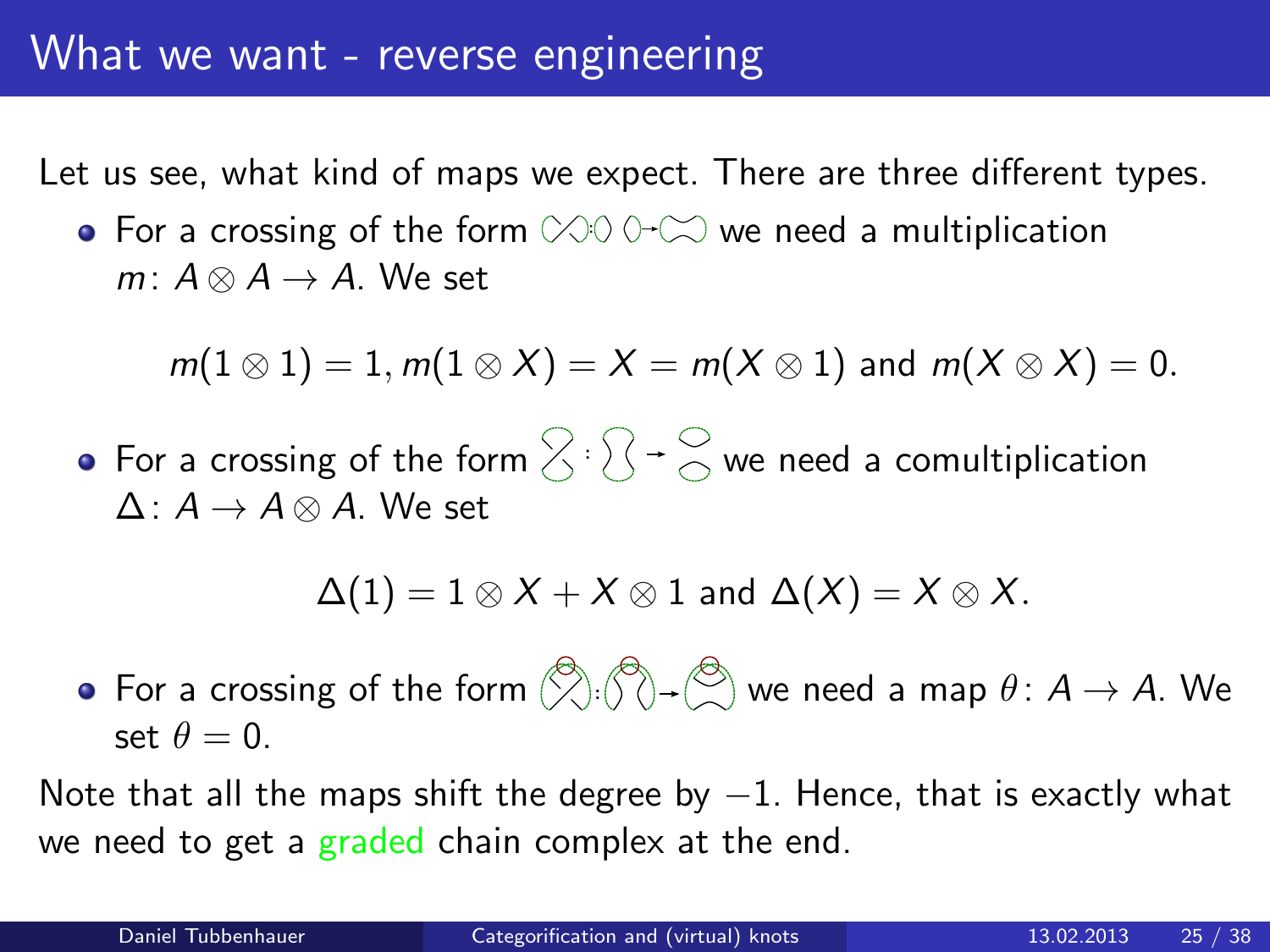## What we want - reverse engineering

It turns out that, in order to ensure that the differential  $d$  satisfies  $d^2=0$ , we need another map  $\Phi: A \to A$  with  $\Phi(1) = 1$  and  $\Phi(X) = -X$ . Moreover, one has a birth  $\iota: R \to A$  and death  $\varepsilon: A \to R$  map. Hence, A together with the sextuple  $(m, \Delta, \theta, \Phi, \iota, \varepsilon)$  forms a skew-extended Frobenius algebra, i.e. a Frobenius algebra together with an element  $\theta \in A$  and a skew-involution  $\Phi: A \rightarrow A$ . Note the name skew-involution, because

$$
m\circ\Phi\otimes\Phi=\Phi\circ m,\,\,\text{but}\,\,\Phi\otimes\Phi\circ\Delta=-\Delta\circ\Phi.
$$

It is well-known, that Frobenius algebras and two dimensional TQFTs are the "same". It turns out that skew-extended Frobenius algebras and two dimensional possible unorientable TQFTs are the "same", i.e.

#### Theorem(T)

The category of  $(1+1)$ -dimensional uTQFTs and the category of skew-extended Frobenius algebras are equivalent.

Daniel Tubbenhauer [Categorification and \(virtual\) knots](#page-0-0) 13.02.2013 26 / 38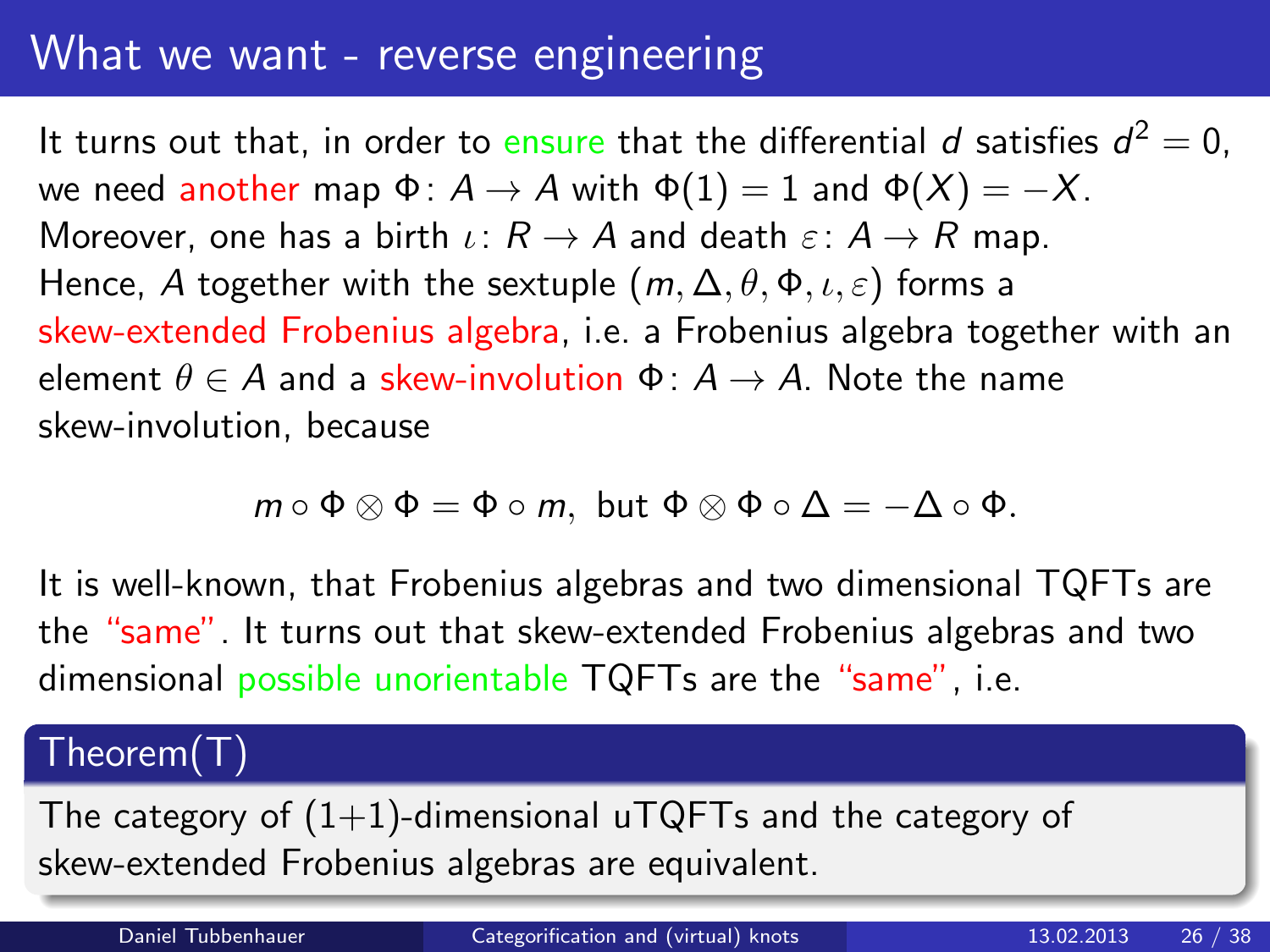# A cobordisms approach

The pre-additive monoidal category  $\mathsf{uCob}^2_R(\emptyset)$  of possible unorientable, decorated cobordisms has

- Objects are resolutions of virtual link diagrams, i.e. virtual link diagrams without classical crossings.
- Morphisms are decorated cobordisms immersed into  $\mathbb{R}^2 \times [-1,1]$ generated by (last is a two times punctured  $\mathbb{RP}^2)$



• Some relations like (last one is a two times punctured Klein bottle)

<span id="page-26-0"></span>

The monoidal structure is given by the disjoint union.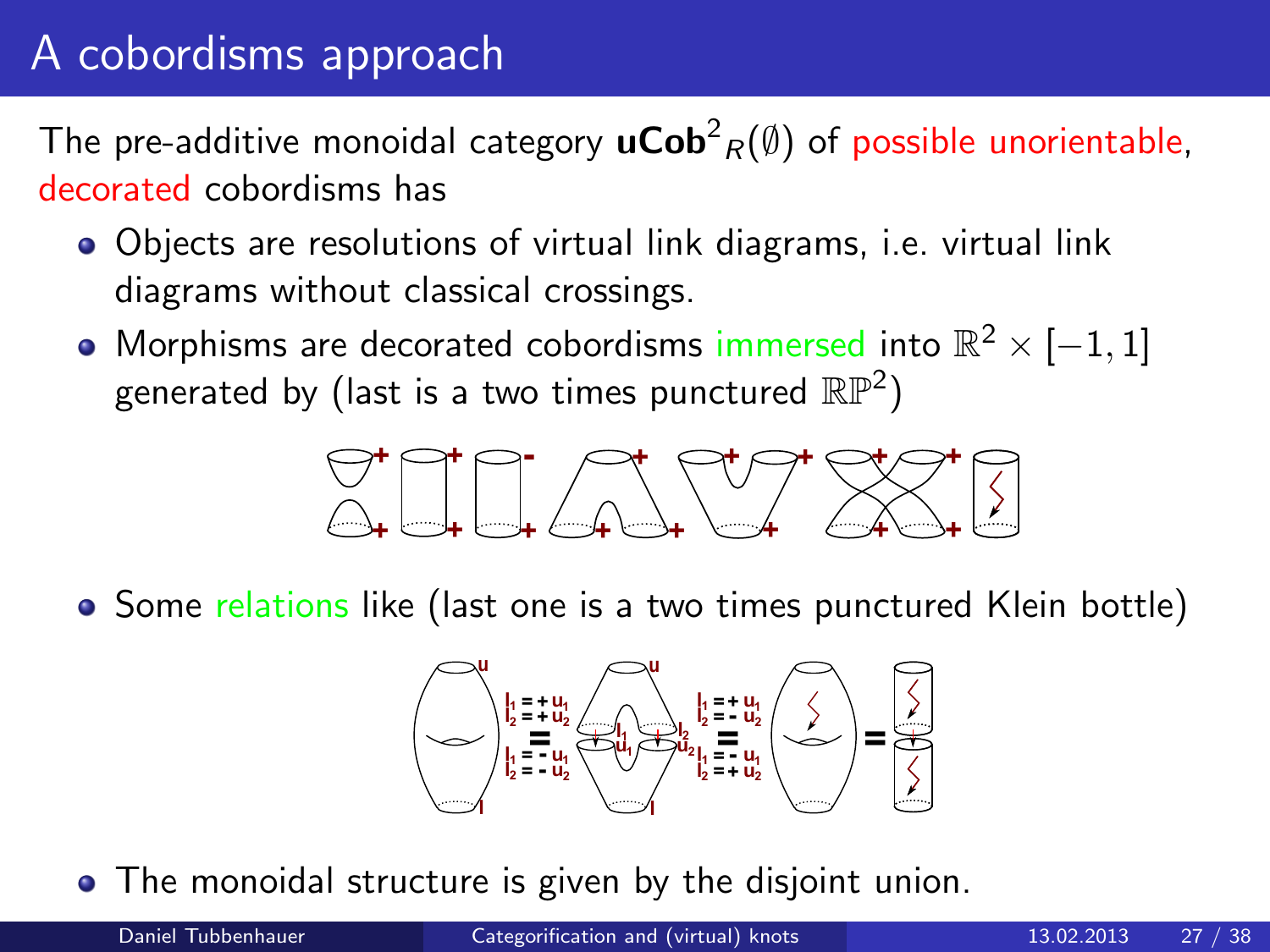Two other important relations are



and



Note that these three relations ensure, that the chain complex will be well-defined.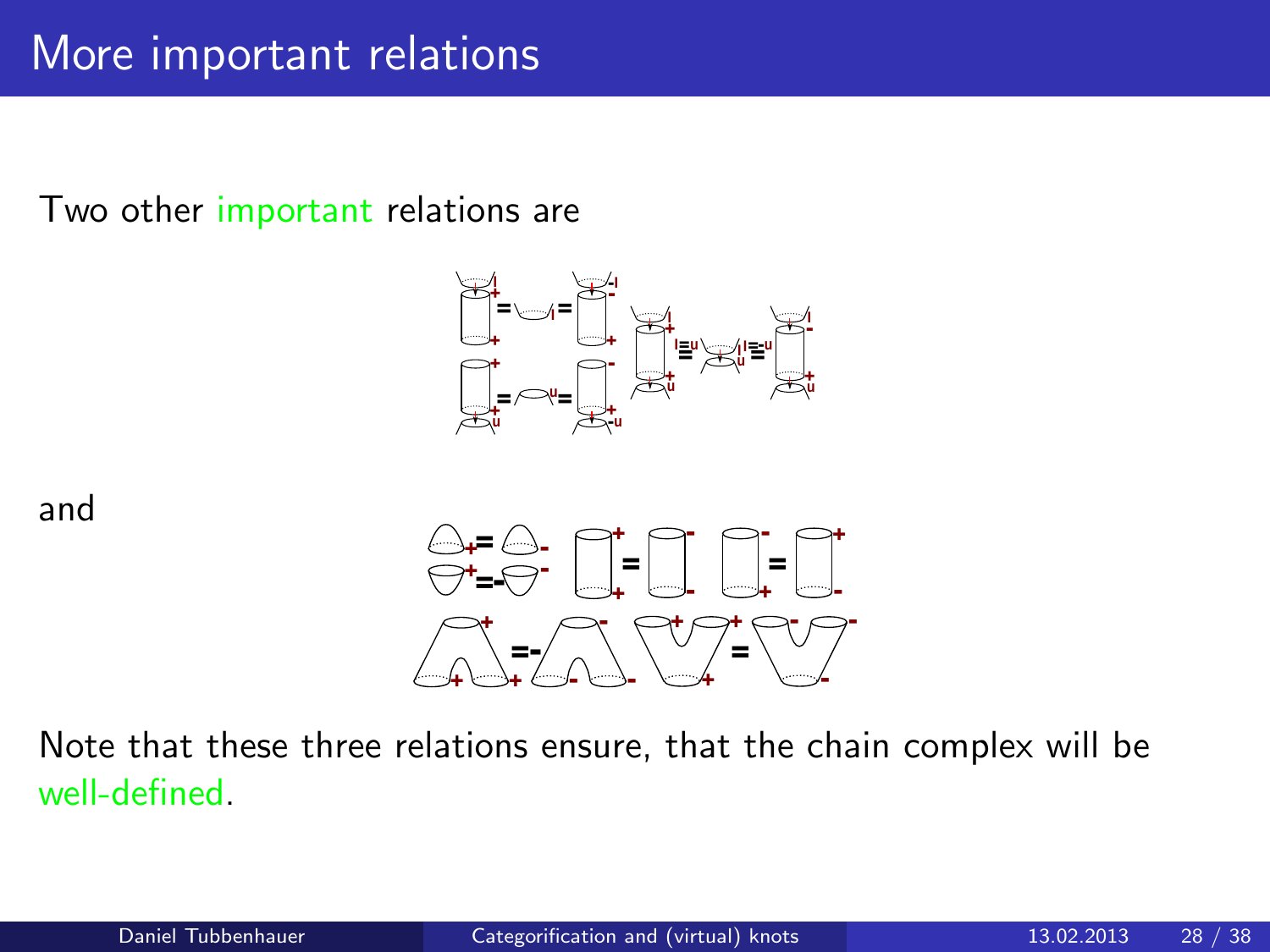Define the category  $\mathrm{Mat}(\mathsf{uCob}^2_R(\emptyset))$  to be the category of matrices over the category  $\mathsf{uCob}^2_R(\emptyset)$ , i.e. objects are formal direct sums of the objects of  $\mathsf{uCob}^2_R(\emptyset)$  and morphisms are matrices whose entries are morphisms from  $\mathsf{uCob}^2_R(\emptyset)$ .

Define the category  $uKob<sub>R</sub>( $\emptyset$ )$  to be the category of chain complexes over the category  $\mathrm{Mat}(\mathsf{uCob}^2_R(\emptyset))$ . Note that we assume that the category is pre-additive. Hence, the notion  $d^2=0$  makes sense.

As a reminder, to every virtual link diagram  $L<sub>D</sub>$  we want to assign an object in  $u\text{Kob}_R(\emptyset)$  that is an invariant of virtual links. By construction, this invariant will decategorify to the virtual Jones polynomial.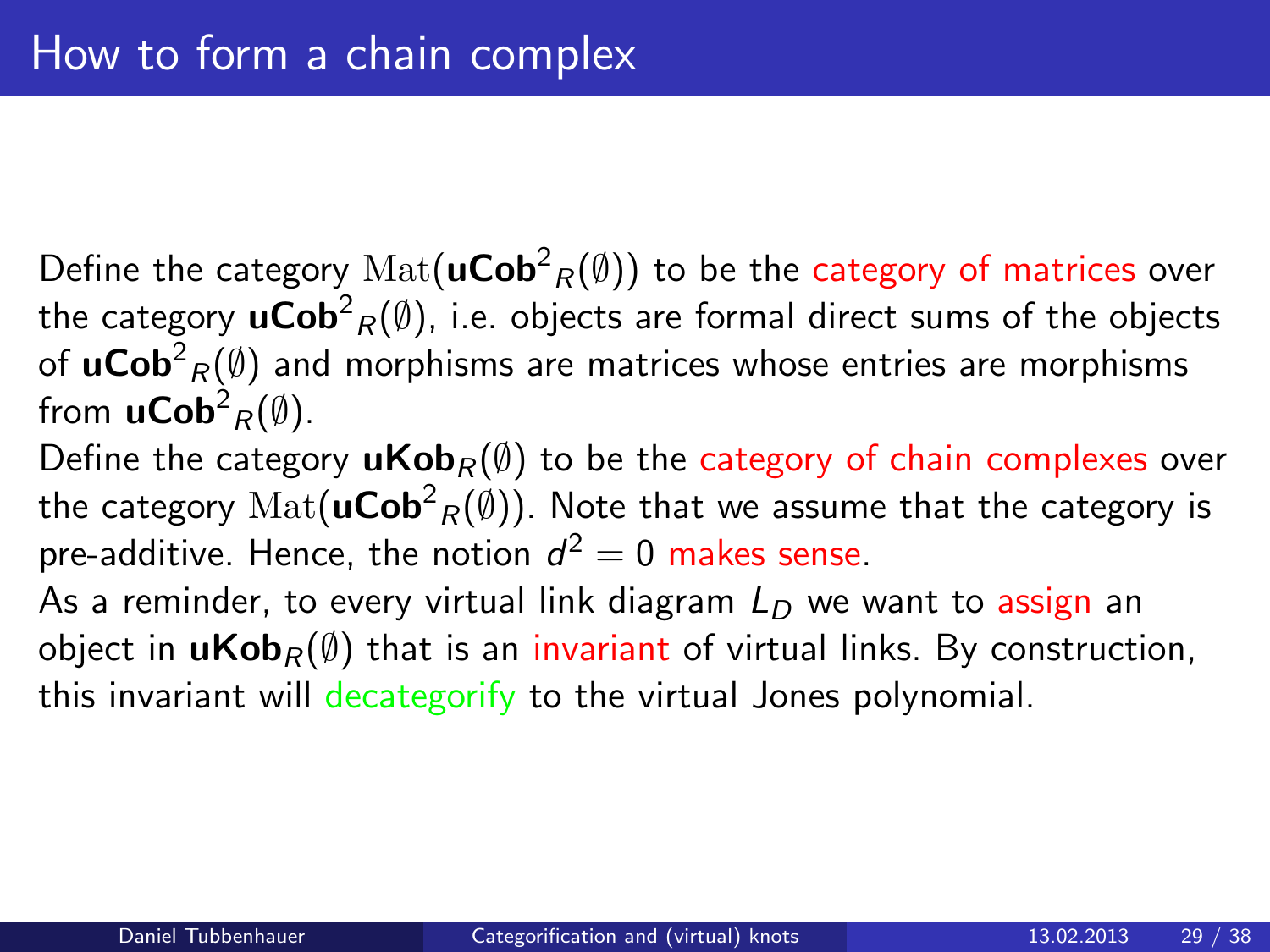For a virtual link diagram  $L_D$  with  $n = n_+ + n_-$  crossings the geometric complex should be:

- For  $i = 0, \ldots, n$  the  $i n$  chain module is the formal direct sum of all resolutions of length i.
- Between resolutions of length *i* and  $i + 1$  the morphisms should be saddles between the resolutions.
- The decorations for the saddles can be read of by choosing an orientation for the resolutions. Locally they look like  $\sum_{n=1}^{\infty}$ , which is called standard. Now compose with  $\Phi$  iff the orientations differ or if both are non-alternating  $\sum_{n=1}^{\infty}$  use  $\theta$ .
- Extra formal signs placement is rather complicated and skipped today.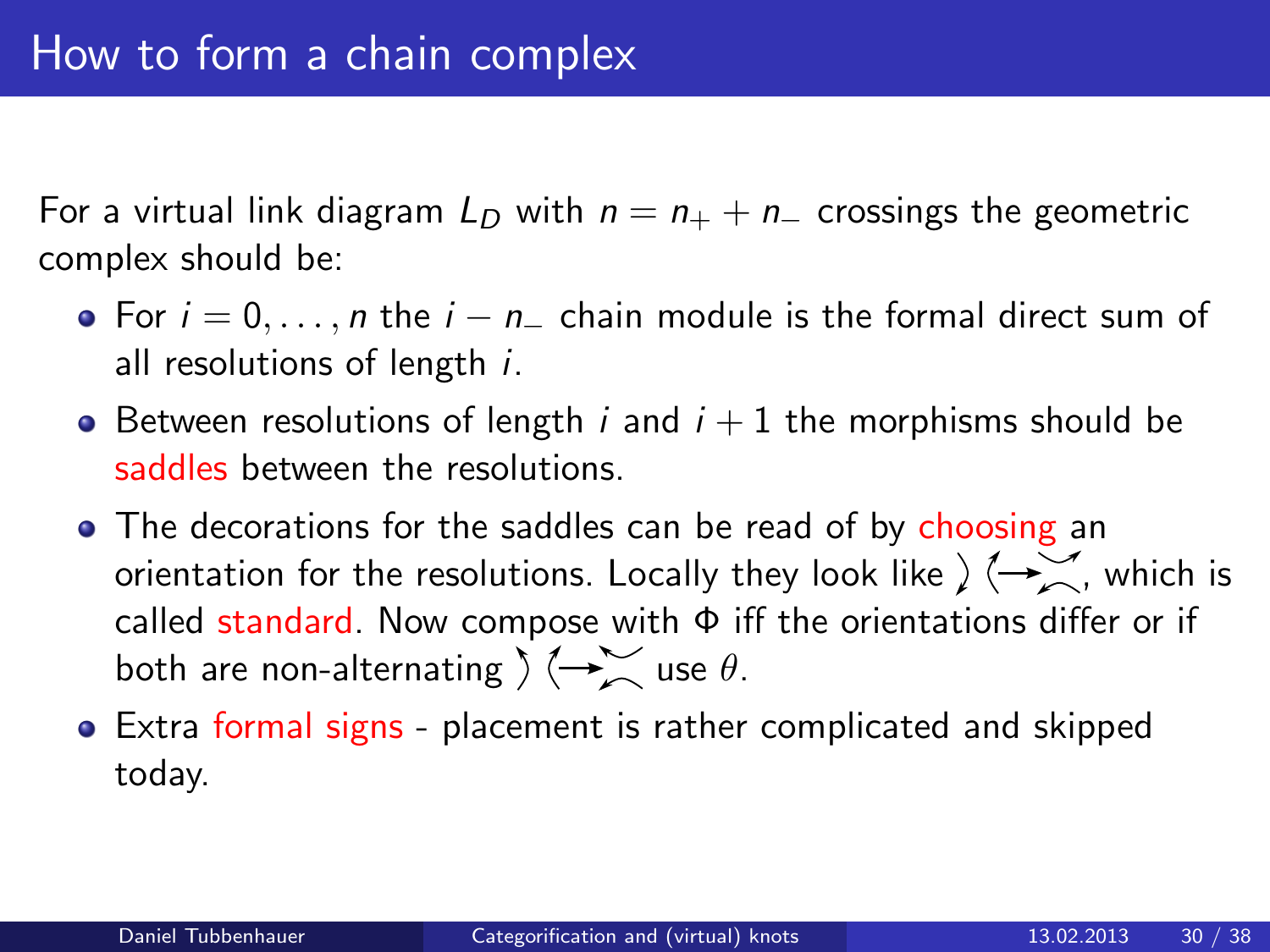## The complex for an unknot diagram

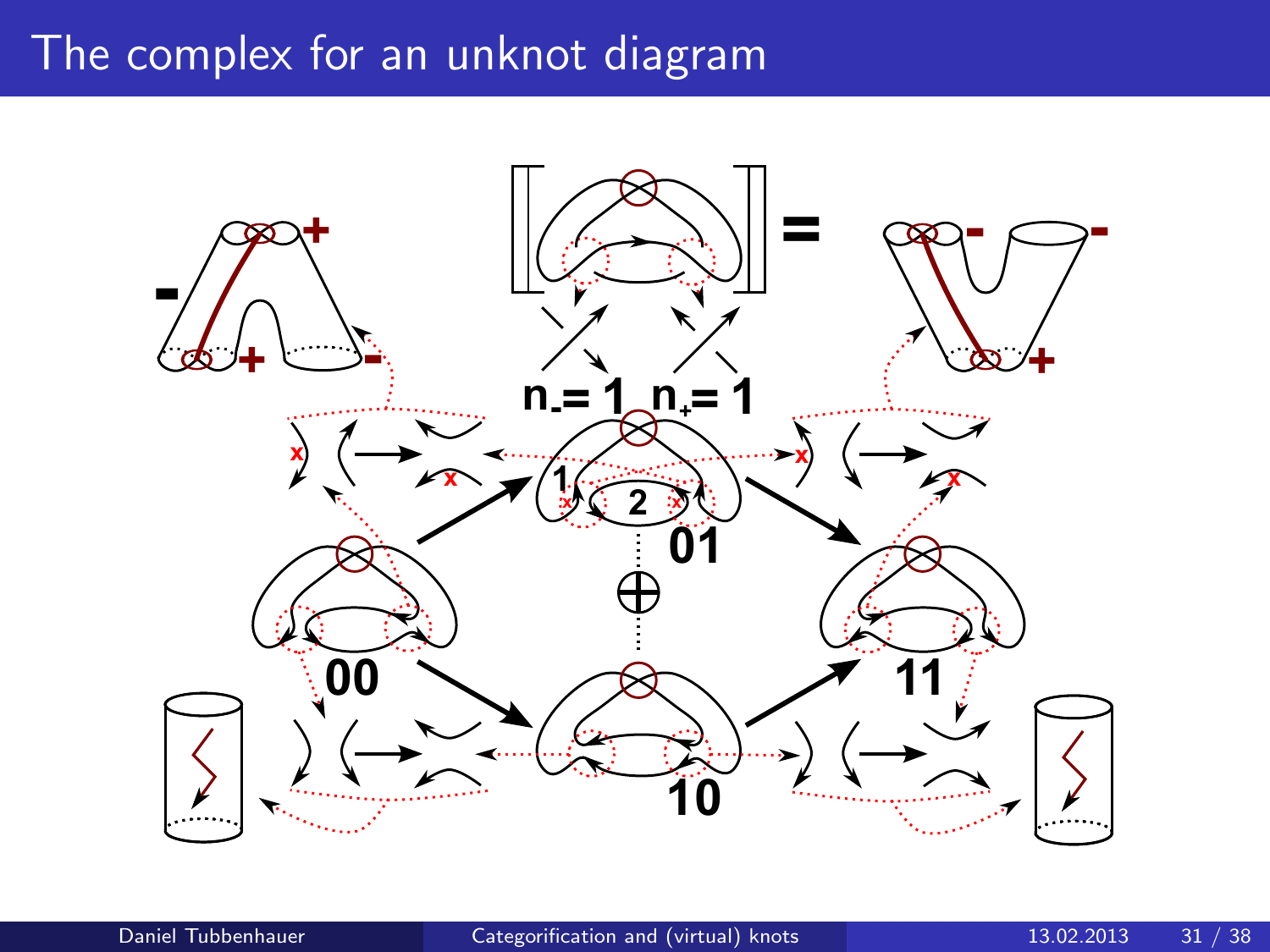Note that it is not obvious that this definition over a ring of characteristic  $\neq$  2 gives a well-defined chain complex. Moreover, a lot of choices are involved. But we get the following.

## Proposition(T)

For fixed choices the geometric complex of a virtual link diagram  $L<sub>D</sub>$  is a well-defined chain complex in the category  $uKob_R(\emptyset)$ .

Moreover, different choices give the same object in the skeleton of **uKob**<sub>R</sub> $(\emptyset)$ , i.e. they are the same complexes modulo chain isomorphisms.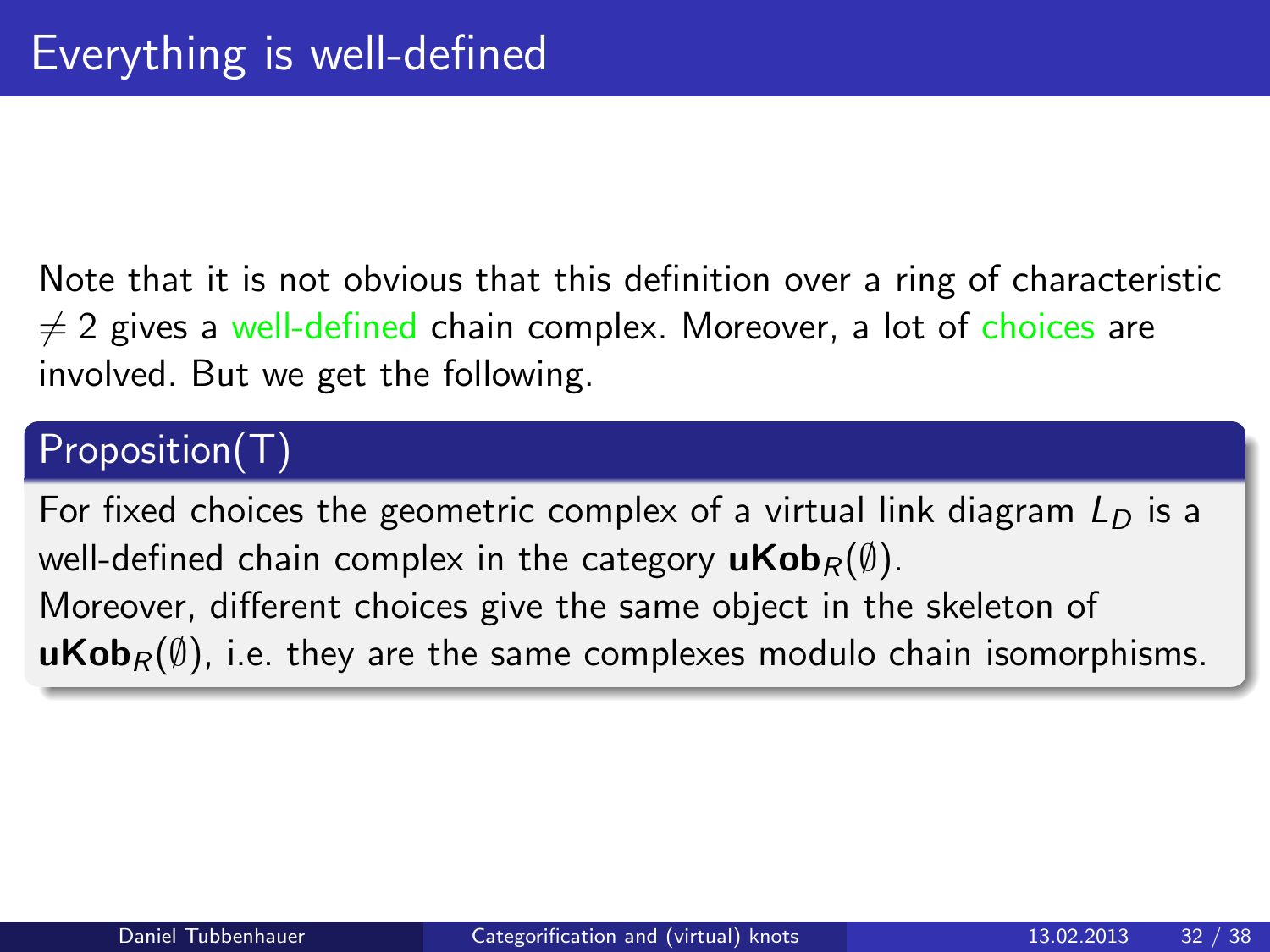Denote  $uKob_R(\emptyset)_{hl}$  the category  $uKob_R(\emptyset)$  modulo chain homotopy and the so-called local relations



### Theorem(T)

The geometric complex of two equivalent virtual link diagrams are the same in  $uKob_R(\emptyset)_{hl}$ , i.e. the complex is an invariant up to chain homotopy.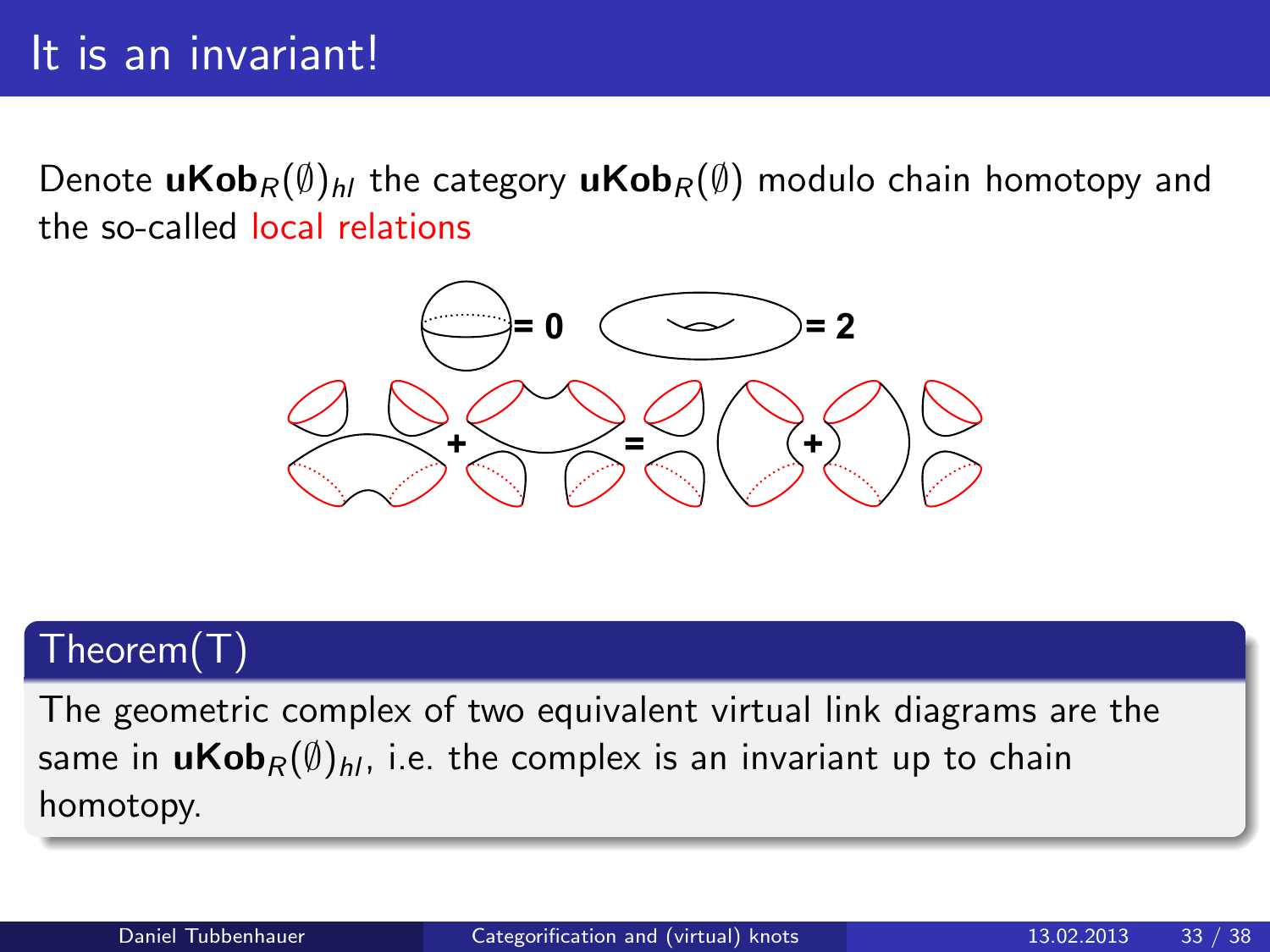It follows from the discussion before that every uTQFT  $\mathcal{F}$ , i.e. a functor from

$$
\mathcal{F} \colon \operatorname{\mathsf{uCob}}^2_R(\emptyset) \to \mathsf{R}\text{-}\mathsf{MOD}
$$

that satisfies the local relations can be seen as an invariant of virtual links. Such an uTQFT should be additive. Hence, we can lift it to a functor

 $\mathcal{F}: \mathbf{uKob}_{R}(\emptyset) \rightarrow \mathsf{FinChain}$ .

We call the  $\mathcal{F}(\cdot)$  image of a geometric complex algebraic.

#### Theorem(T)

Let  $\mathcal F$  be an uTQFT that satisfies the local relations. Then the homology groups of the algebraic complex are virtual link invariants.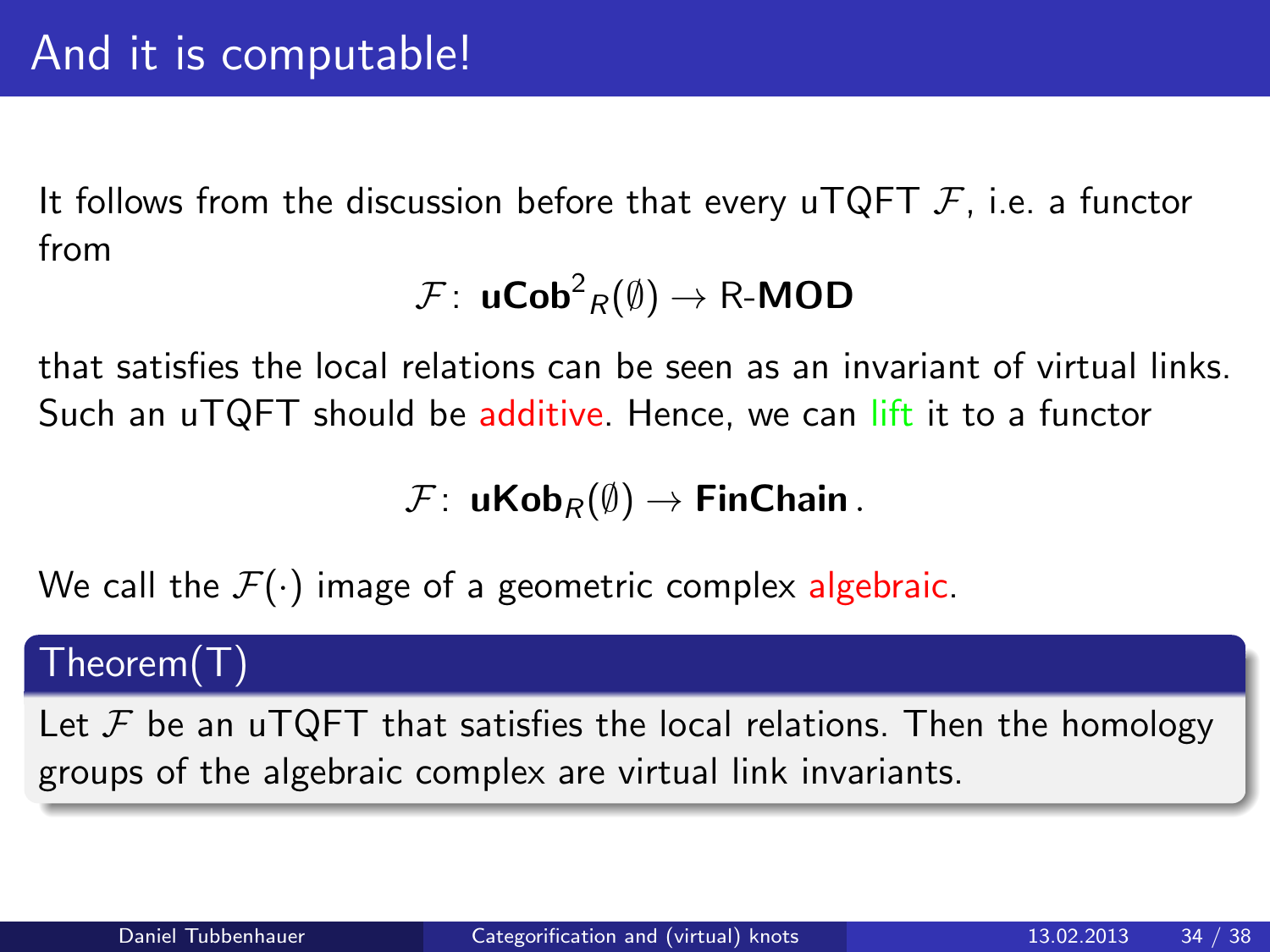Note that we can give a complete list of skew-extended Frobenius algebras that can be used as virtual link invariants. One of them is the skew-extended Frobenius algebra from before, also called virtual Khovanov homology.

Note that this leads to a categorification of the virtual Jones polynomial.

### Theorem(T)

The virtual Khovanov homology of a virtual link is a categorification of the virtual Jones polynomial, i.e. taking the graded Euler characteristic gives the virtual Jones polynomial.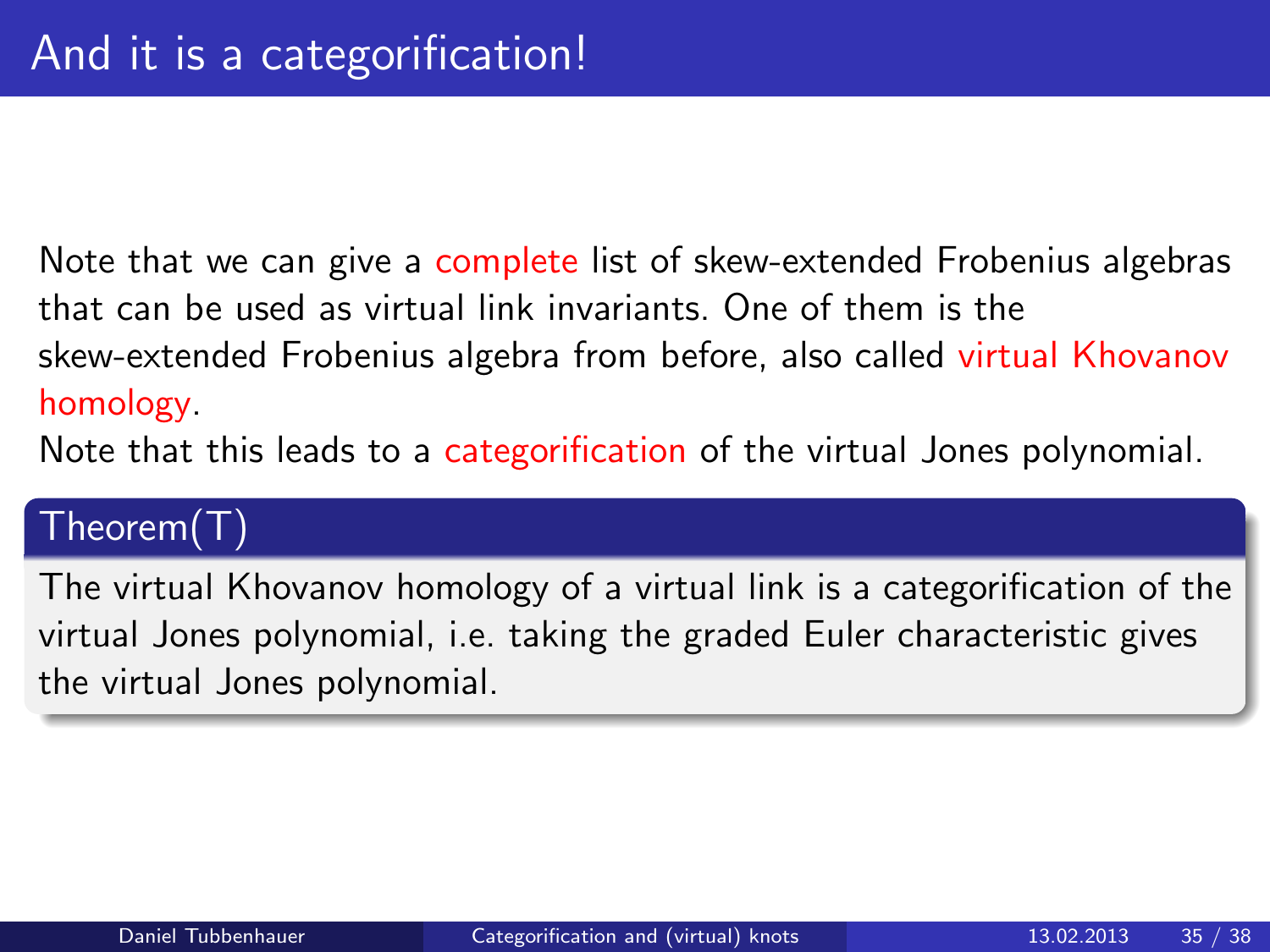

Let us show how the calculation works. We consider the virtual trefoil and suppress grading shifts and signs placement. First let us add some orientations.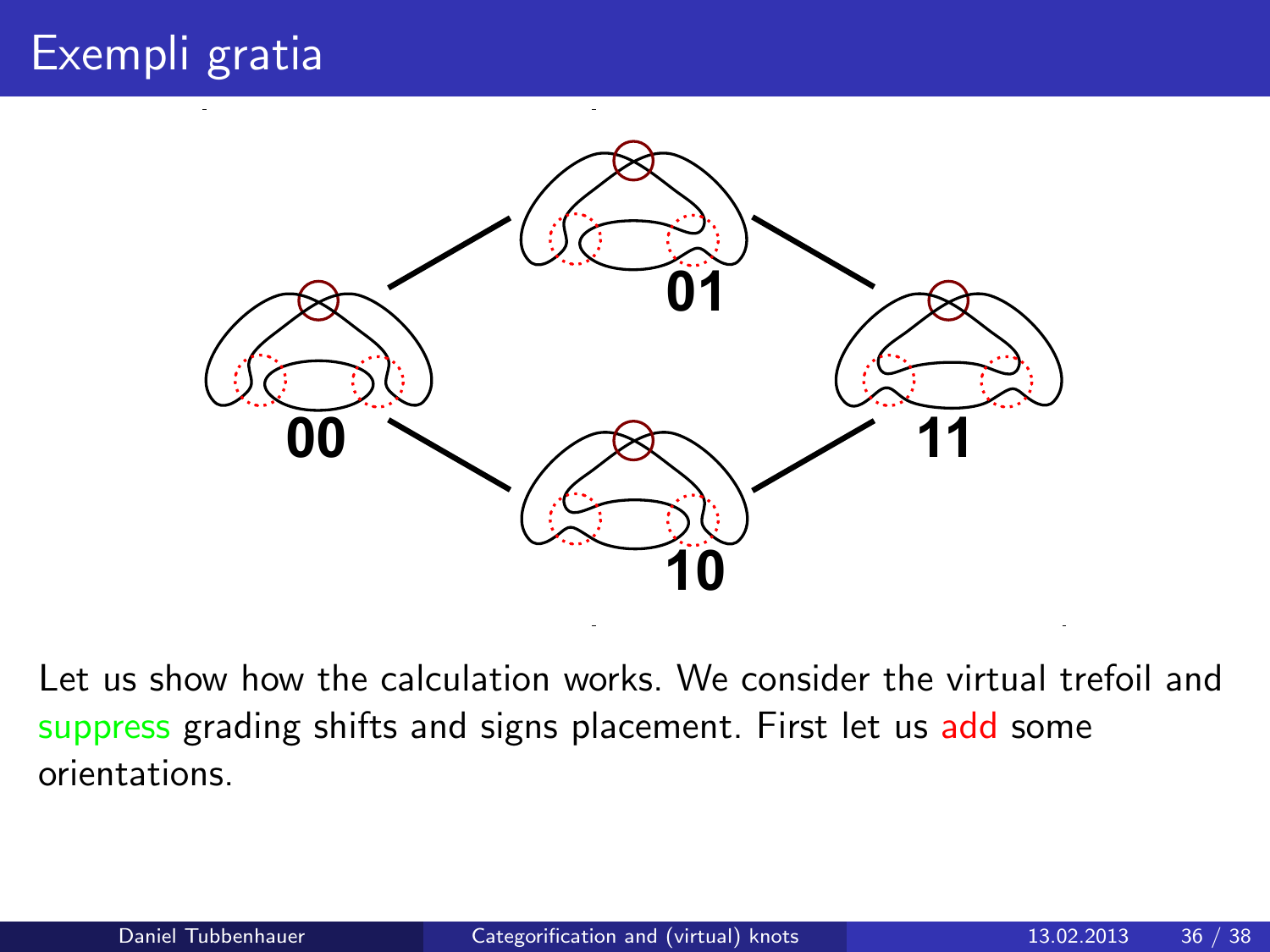

Let us show how the calculation works. We consider the virtual trefoil and suppress grading shifts and signs placement. First let us add some orientations. Now we can read of the cobordisms.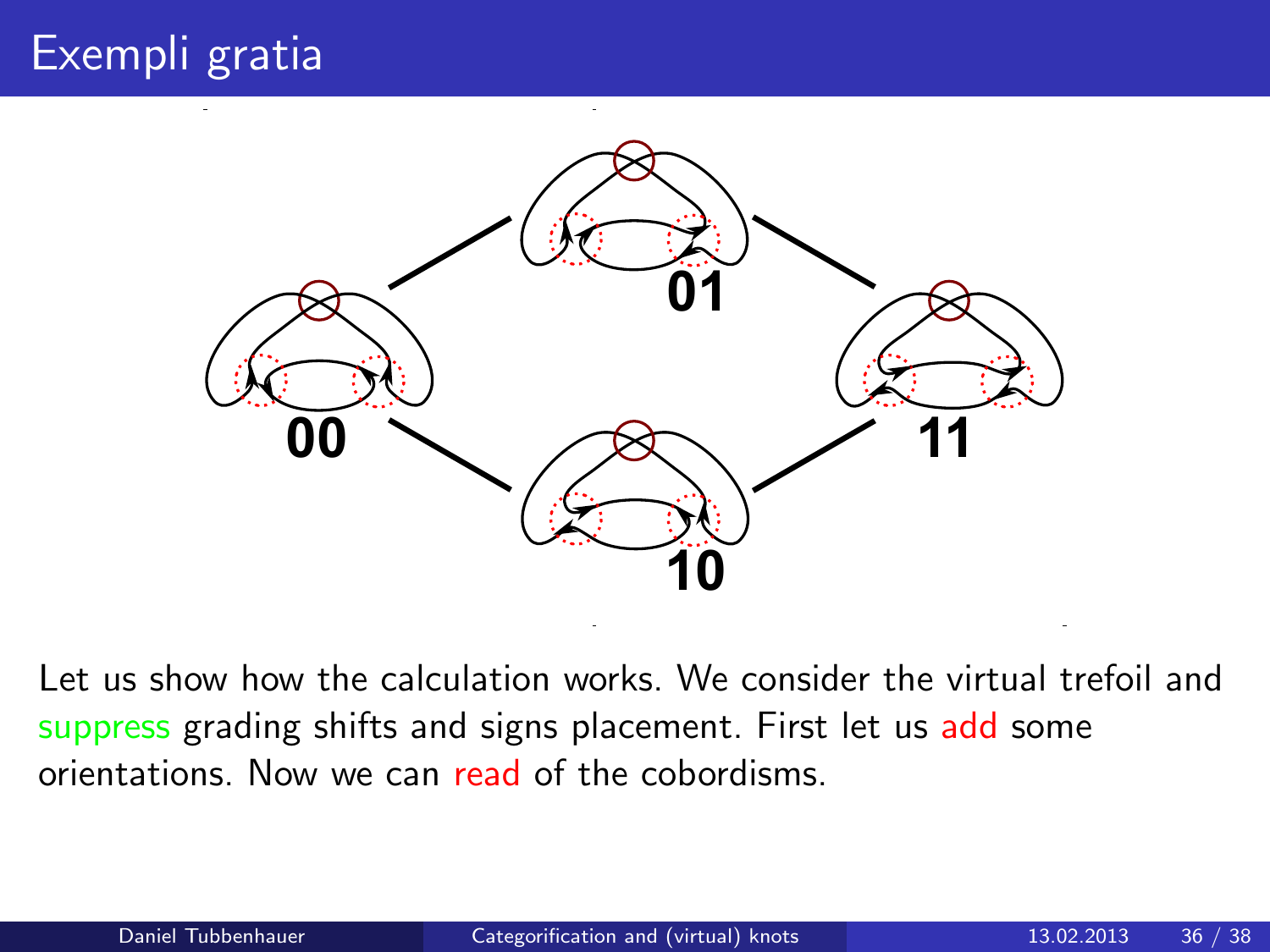

Let us show how the calculation works. We consider the virtual trefoil and suppress grading shifts and signs placement. First let us add some orientations. Now we can read of the cobordisms.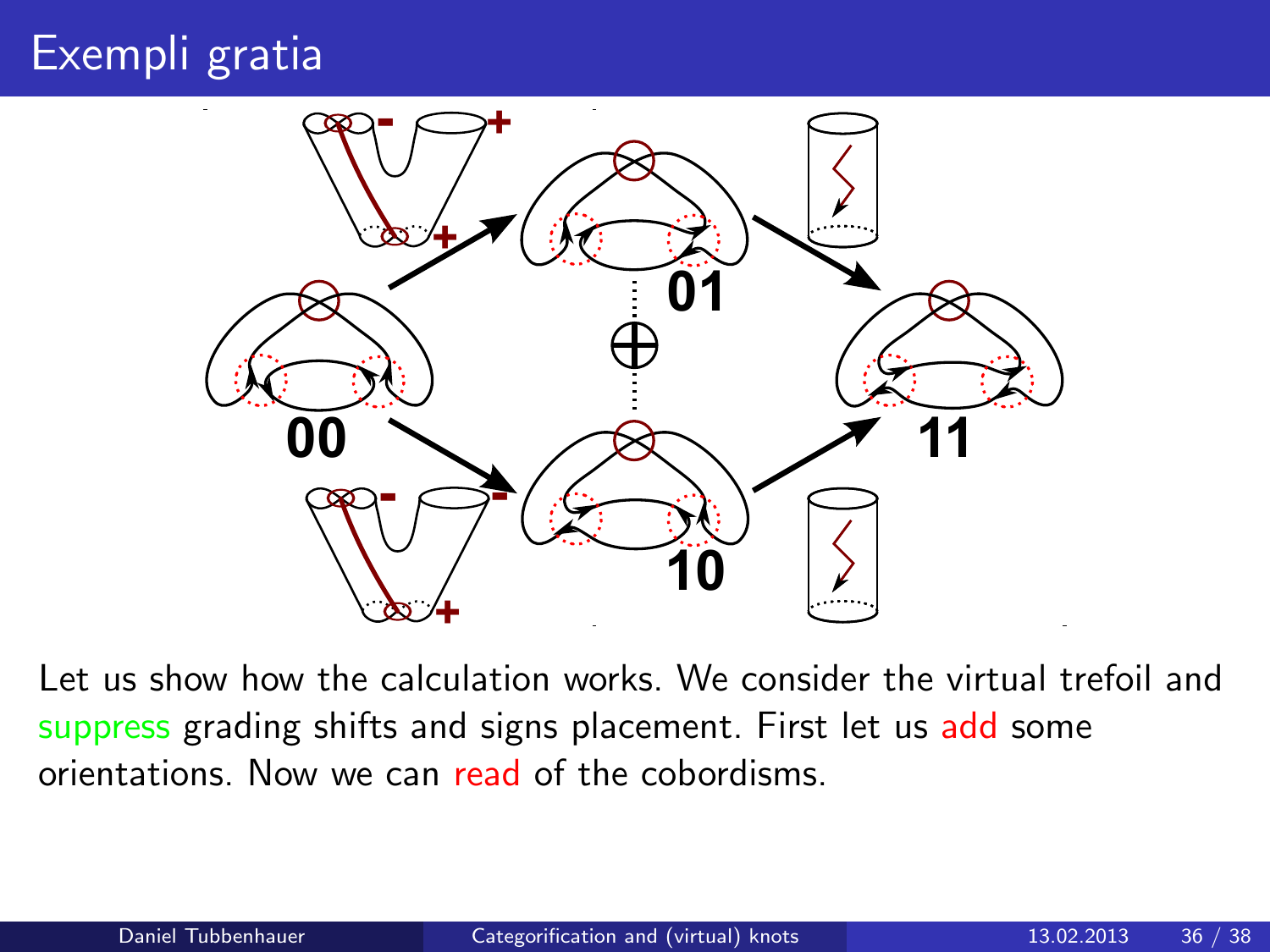

Note that this is the geometric complex.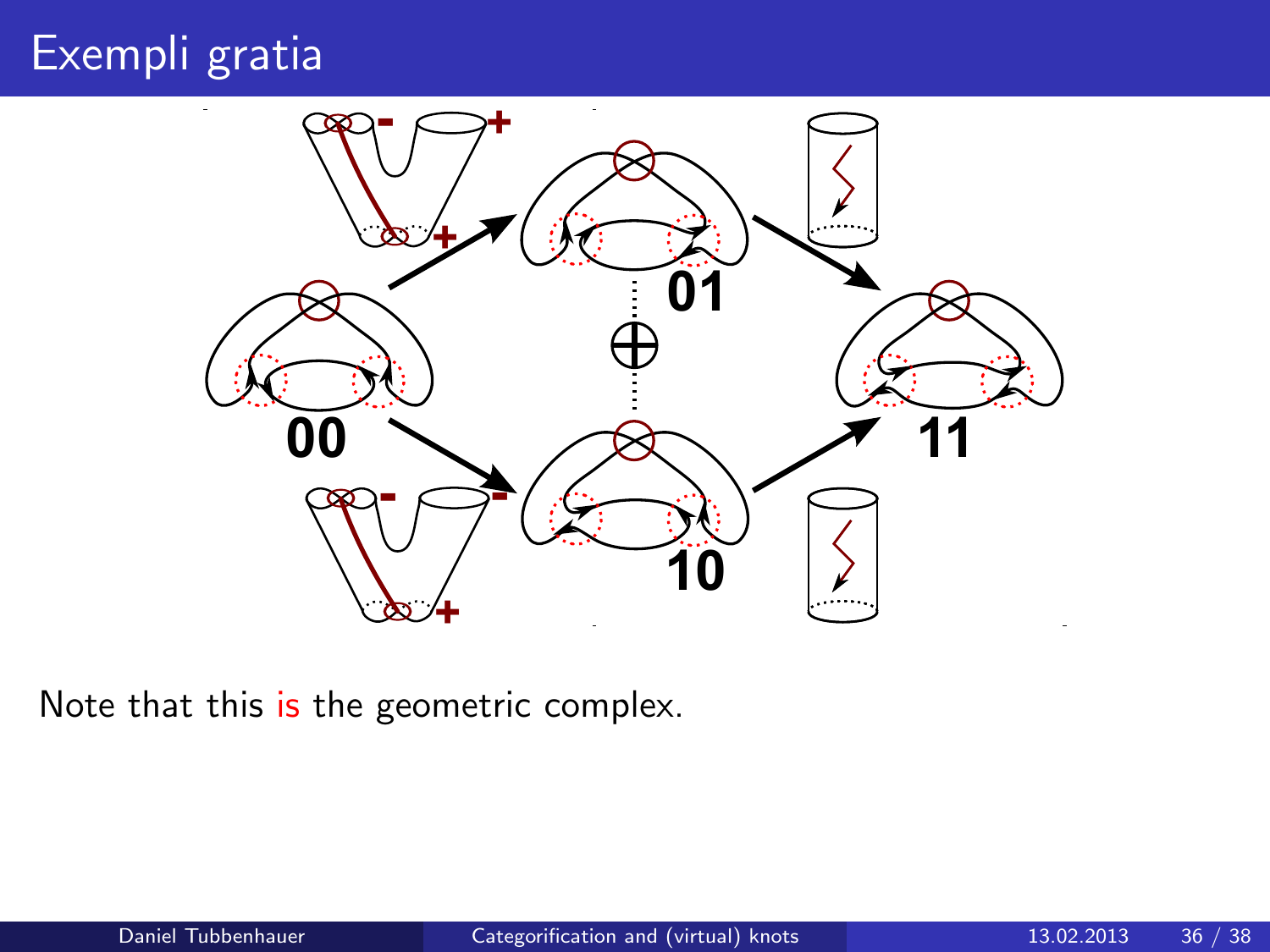

Now we have to translate the objects to graded vector spaces and the cobordisms to maps between them. The objects are  $A \otimes A$ ,  $A \oplus A$  and A.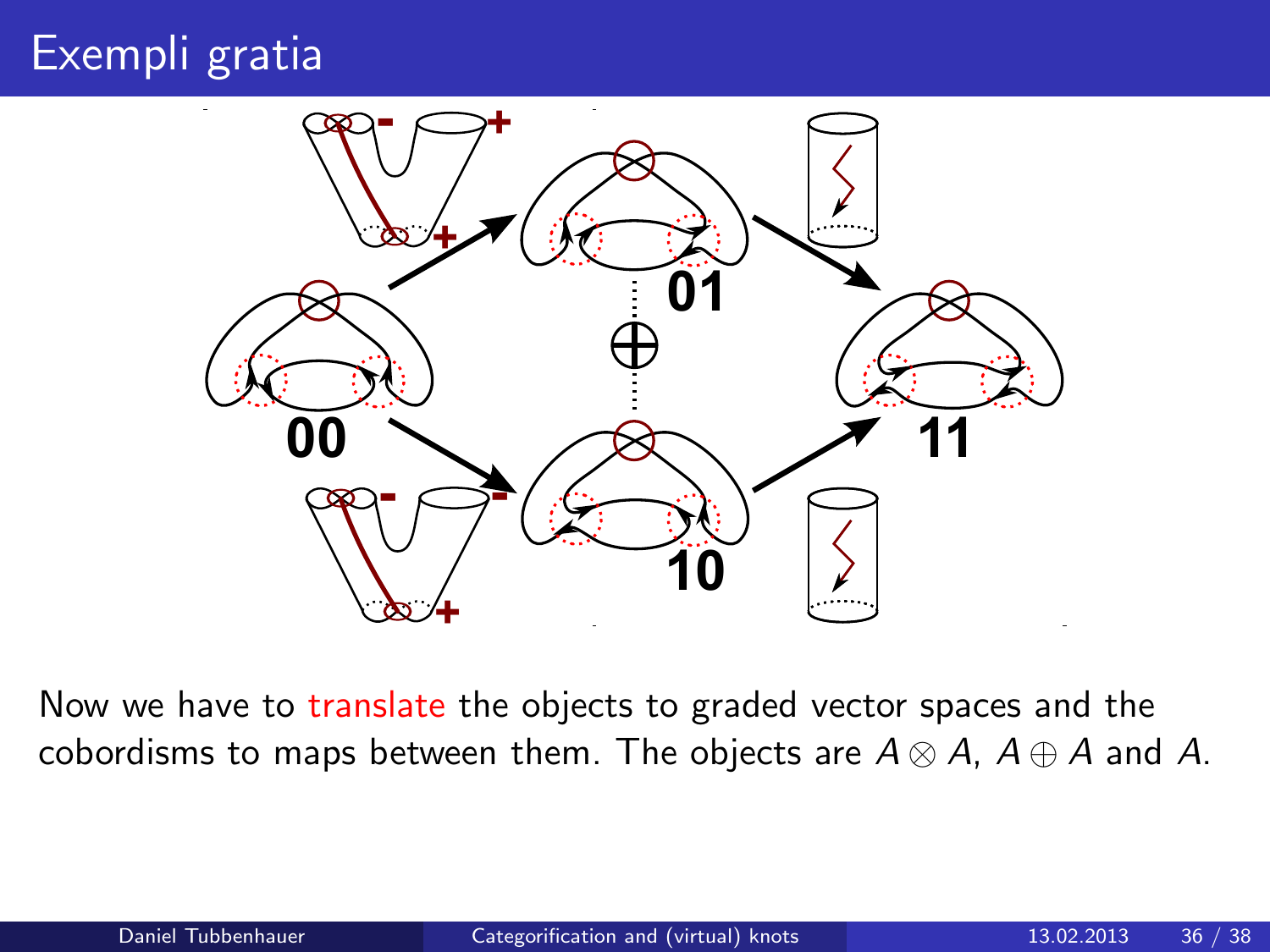

The two right maps are 0 and the two multiplications are given by

$$
1\otimes 1\to 1, X\otimes 1\to -X, 1\otimes X\to -X \text{ and } X\otimes X\to 0
$$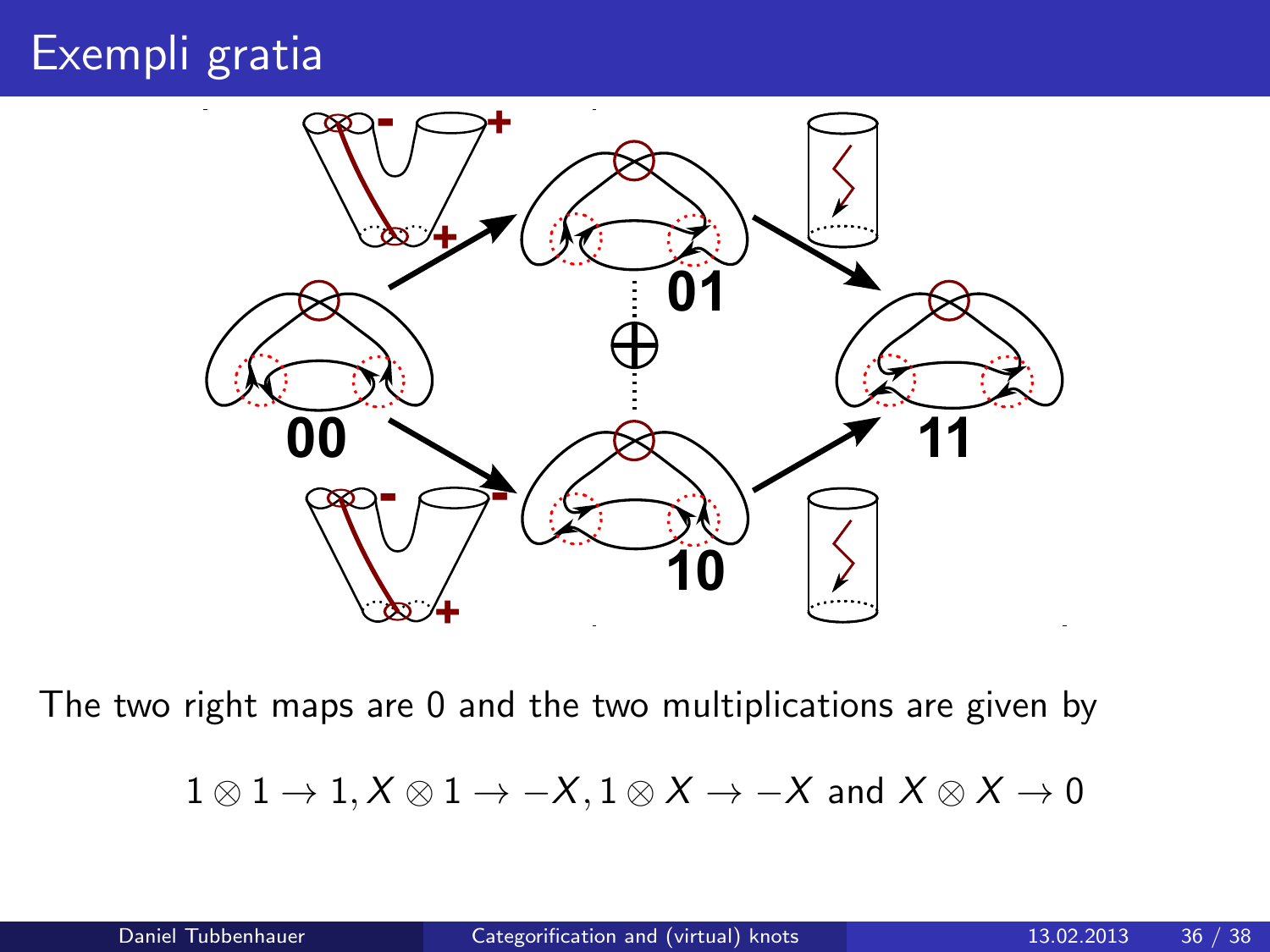

and

 $1 \otimes 1 \to 1, X \otimes 1 \to X, 1 \otimes X \to -X$  and  $X \otimes X \to 0$ 

for the upper and lower. Note that they are not the same.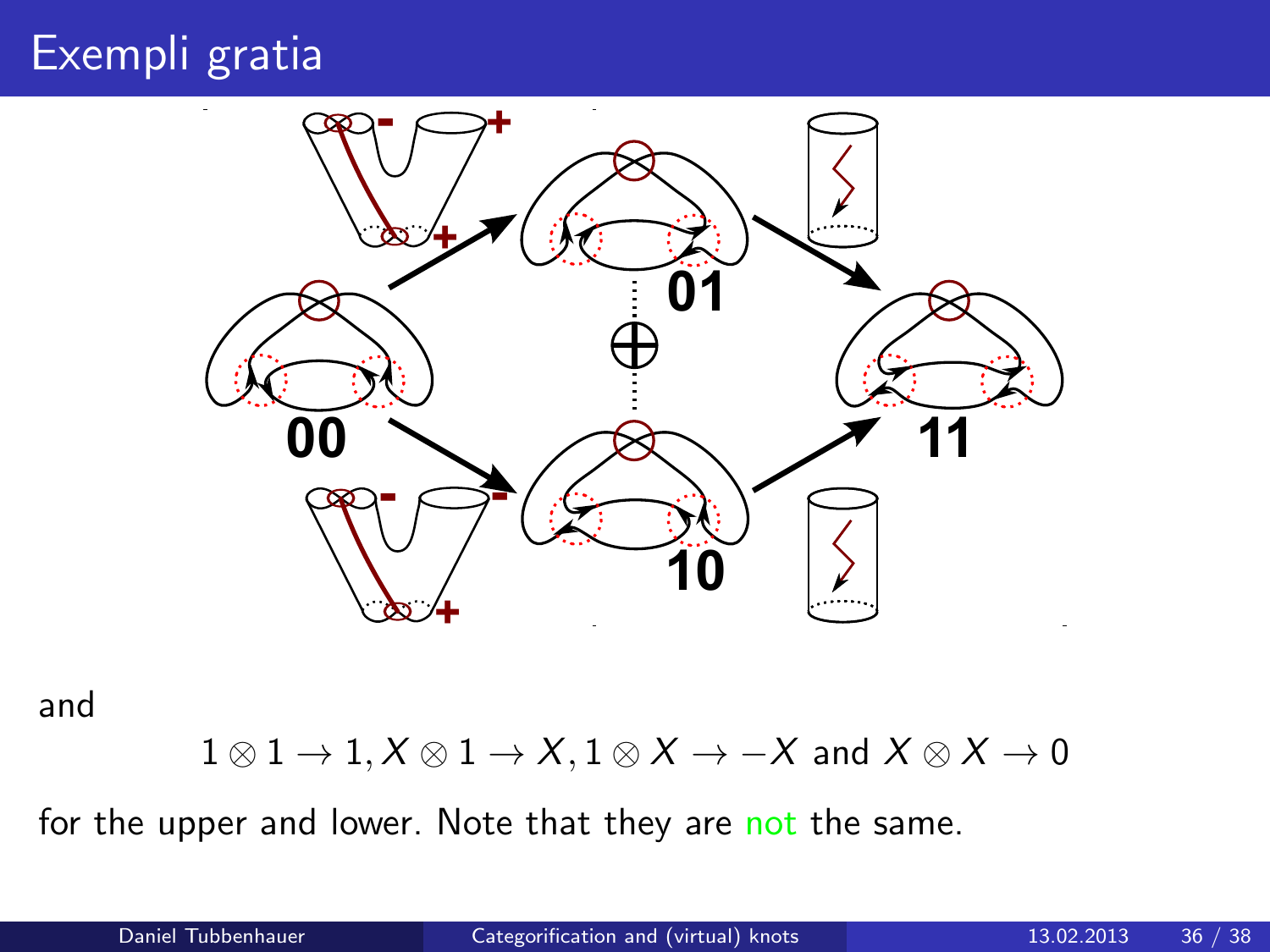

Even a computer the homology now (with shifts). It turn out to be  $t^0 + q^{-3}t^1 + qt^2 + q^2t^2$ . Setting  $t = -1$  gives the unnormalised virtual Jones polynomial.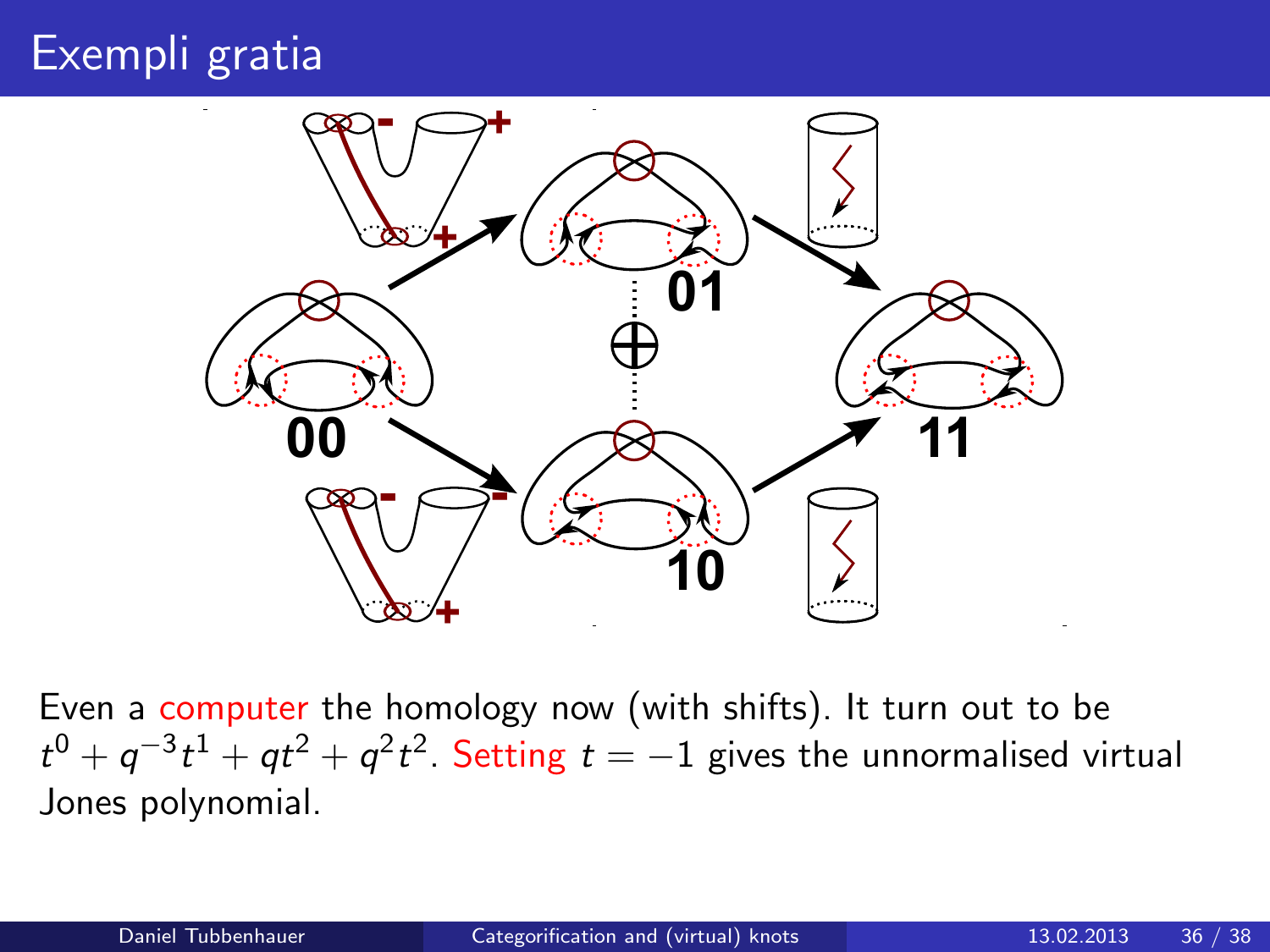

Note that in every step we loose information. But even the virtual Khovanov complex is strict stronger then the virtual Jones polynomial.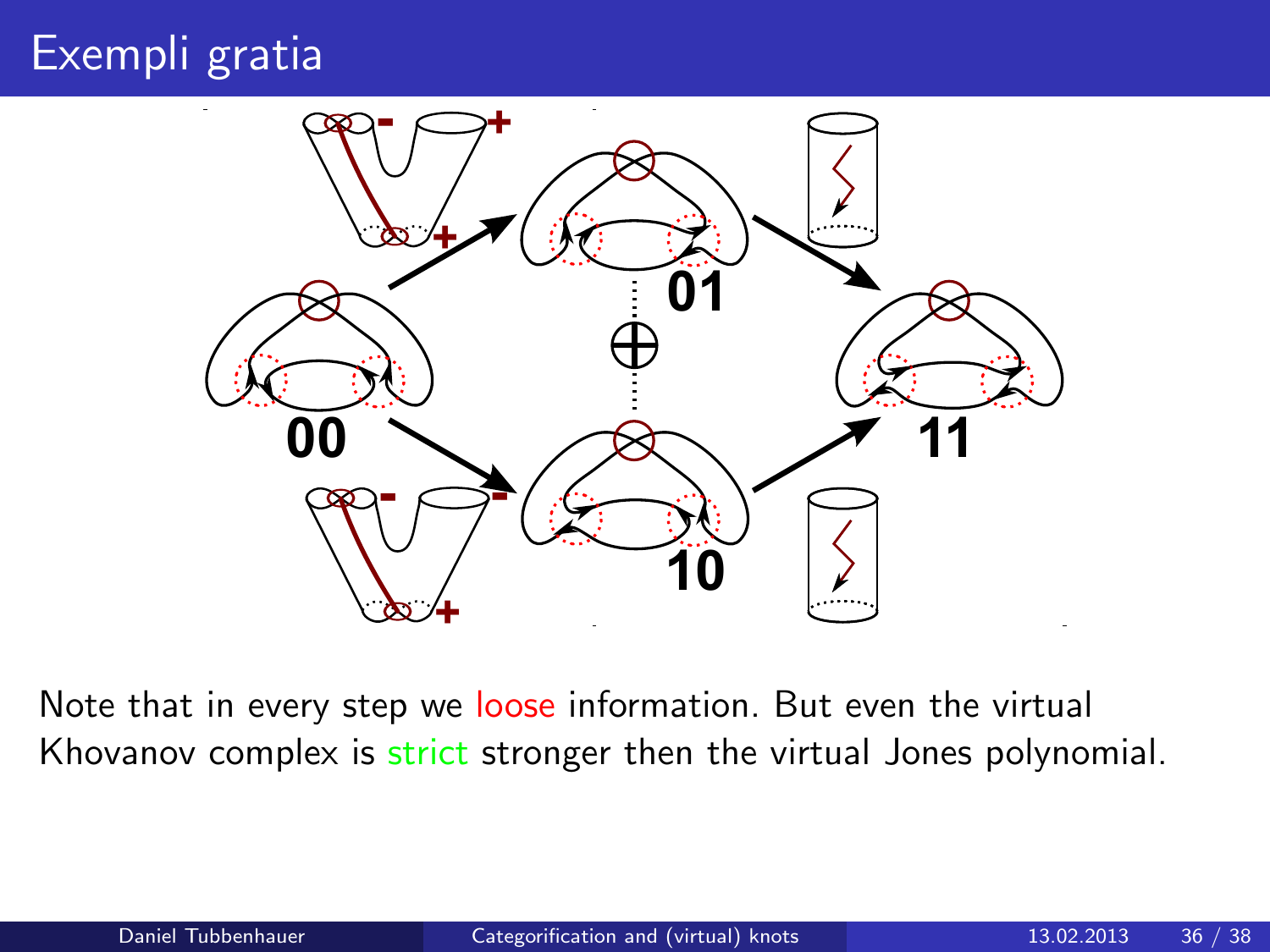- There is a computer program for calculations. But it is to slow at the moment. One can use an extension of the construction to virtual tangles to drastic improve the calculation speed.
- Give a construction that works for the  $U_q(\mathfrak{sl}_n)$  polynomial.
- An interpretation of the homology in terms of representations of  $U_q(\mathfrak{sl}_2)$  and its categorification  $\mathcal{U}(\mathfrak{sl}_2)$  is missing at the moment.
- **•** Extend the Rasmussen invariant to virtual knots.
- <span id="page-44-0"></span>• Even more...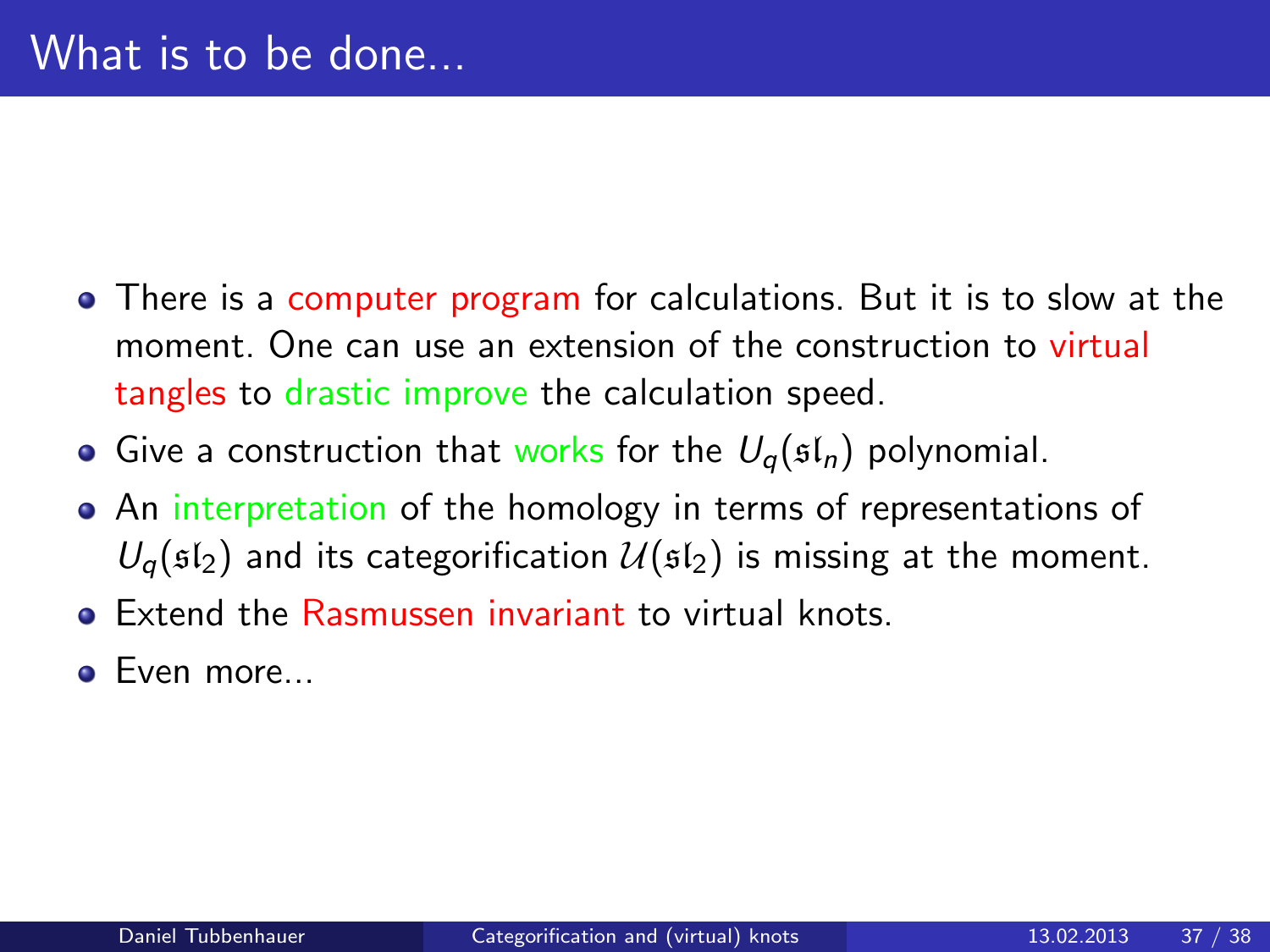There is still much to do...